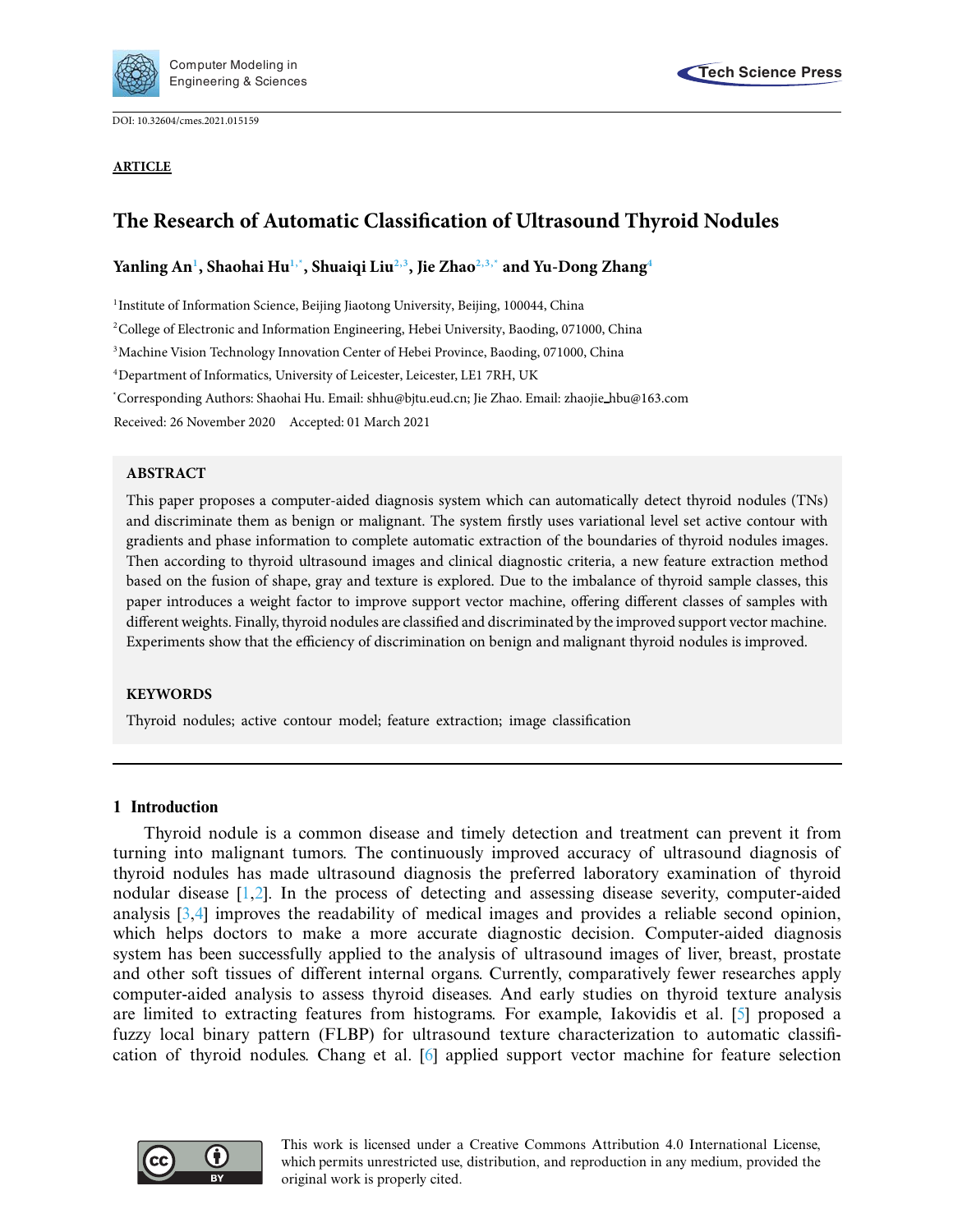and classification of thyroid nodules in ultrasound images. Morifuji et al. [\[7](#page-18-6)] studied whether thyroid nodules are malignant; Acharya et al. [\[8](#page-18-7)] combined local binary pattern (LBP) and Gabor transform features for automatic classification of ultrasound thyroid nodules. On one hand, these studies demonstrated the effectiveness of histogram on thyroid tissue feature. On the other hand, the feature-based histogram cannot compile the distribution of the image pixels on space. Thus, for thyroid ultrasound image texture analysis, the new approach combines histogram features with statistical features. These statistical features include Haralick co-occurrence features  $[9,10]$  $[9,10]$ , Muzzolini spatial characteristics [\[11](#page-18-10)], Radon transform features [\[12\]](#page-18-11) and LBP features [\[13\]](#page-18-12). Most of these methods use histogram, second or even senior statistical texture descriptors to indicate thyroid ultrasound mode. In order to consider the uncertainty caused by the inherent speckle noise of thyroid ultrasound images, Iakovidis et al. [\[14](#page-18-13)[,15\]](#page-19-0) proposed FLBP algorithm. But the selection of fuzzy parameters increases the feature dimension, which, is not conducive to the classification hyperplane search from the classification point of view. Moreover, the training costs will be greatly improved, while the speed of classification will be appropriately reduced.

To sum up, the diagnosis of thyroid disease is mainly carried out through studying the ultrasonic image texture features and the echo pattern at home and abroad. Research based on shape information is rare. Therefore, this paper makes quantitative analysis and study on morphological characteristics. Description of thyroid nodules' morphological characteristic parameters is extracted and fused with texture and gray feature to analyze thyroid, so as to discriminate the tumor as benign or malignant. It offers a reference for the clinical thyroid nodule detection and diagnosis.

#### **2 Segmentation of the Nodules' Region**

With the advantages of automatically processing topology changes, active contour segmentation based on level set becomes a widely used method in the field of image segmentation  $[16,17]$  $[16,17]$ . The basic idea is to represent contour as the zero-level set of the level set function, then the level set function is embedded to the curve evolution equation. The evolution of the curve is obtained through the evolution of its zero-level set. In this paper, we choose the classic DRLSE model as the prototype of the segmentation model. The relevant theoretical of the DRLSE model and the disadvantages existing in practical application will be described as follows.

# *2.1 DRLSE Model and Analysis*

The DRLSE model, proposed by  $[18]$  $[18]$ , is a variational level set partitioning method based on edge information. Its energy functional is as follows:

$$
\varepsilon(\phi) = \mu R_p(\phi) + \lambda L(\phi)
$$
  
= 
$$
\mu \int \Omega^p(\nabla \phi) dx + \lambda \int \Omega^p(\phi) \nabla \phi dx
$$
 (1)

where  $\phi$  is the level set function,  $\varepsilon$  is the energy functional form,  $R_p$  is the distance adjustment term of the level set,  $\nabla$  is Laplacian operator,  $\Omega$  is the local region of image, and *p* is energy density function. At last,  $\mu$  and  $\lambda$  are respectively the weight coefficients of the regularization term and the length term. The first item is the regularization term of the level set function  $\phi$ regularization term is to ensure that the level set function  $\phi$  is approximately to the signed distance function to the greatest extent during the curve evolution, which avoids periodic initialization of curve evolution in the evolution process. The second term is weighted length term which takes the *g* function as the weight. It is used to drive zero-level set curves to evaluate to the target edge.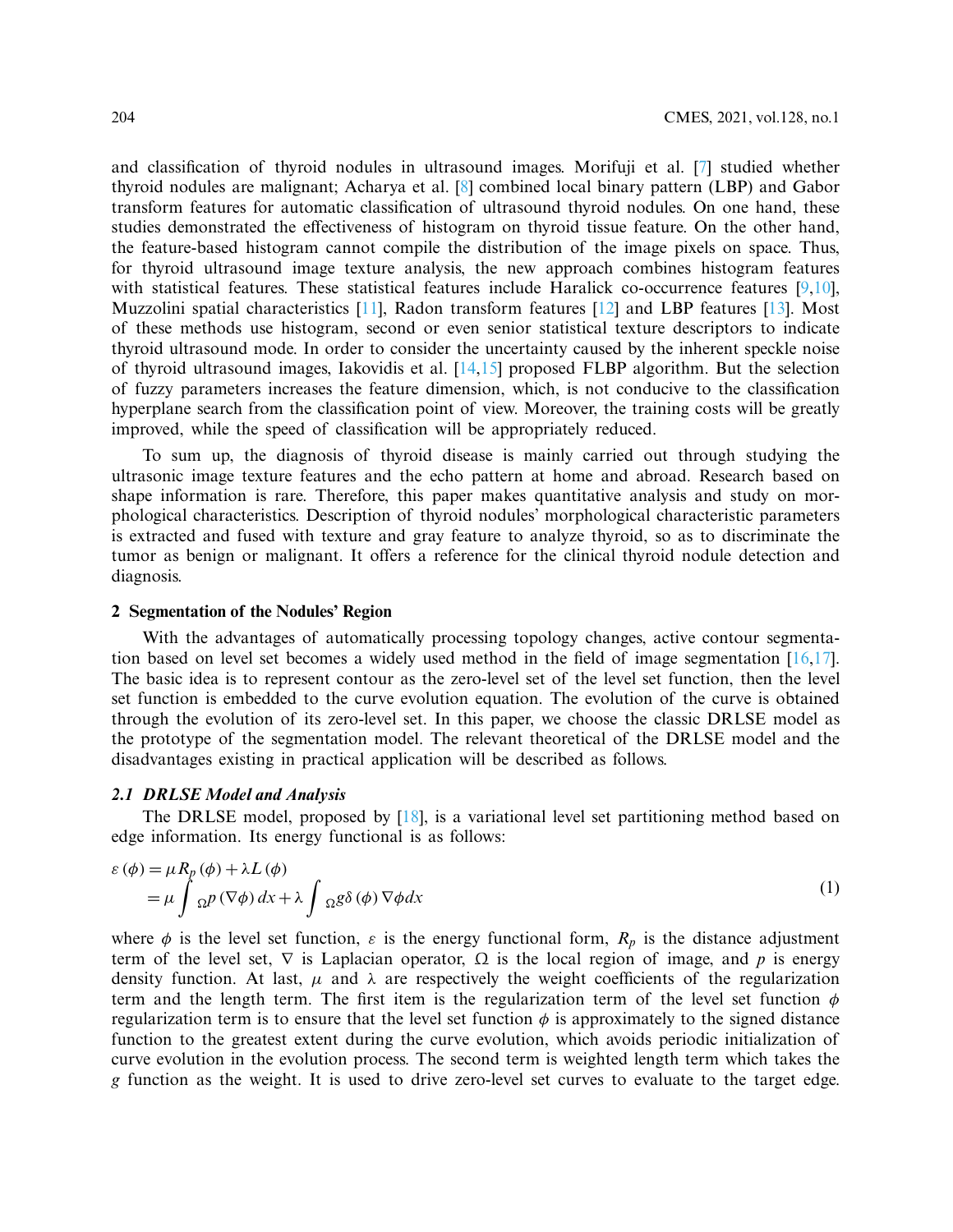Based on the image gradient, the*g* function is an edge-stopping function which can be obtained by:

$$
g \triangleq \frac{1}{1 + |\nabla G_{\sigma} * I|^2} \tag{2}
$$

where  $G_{\sigma}$  is the Gauss filter function, *I* is the image, and  $\nabla$  is the gradient operator.

DRLSE model features simple numerical solution and speedy convergence. Moreover, it does not need to reinitialize the level set. However, for the segmentation of medical ultrasound images, due to the low contrast between tissues and organs in ultrasound images, fuzzy boundary, intensity inhomogeneity in images before and after ultrasonic field, the *g* function cannot reach zero on the boundary, while curve evolution can not stop at the target boundary. As shown in [Fig. 1,](#page-2-0) a thyroid nodule ultrasound image. We put the initial contour inside the target and evolve it through expansion curve. The experimental results show that the curve evolution crosses the target boundary, leading to edge leakage.



**Figure 1:** A comparison of the inaccurate boundary locations of the DRLSE model. (a1) Original image1 (b1) DRLSE segmentation (a2) Original image2 (b2) DRLSE segmentation

<span id="page-2-0"></span>The problem is that when an edge-stopping function deals with weak edges, it is not zero at the weak edge due to the relevant small gradient of the weak edge [\[19\]](#page-19-4). Therefore, it is necessary to search for a new edge-stopping function which can guarantee the convergence at the weak boundary.

Considering the importance and the stability of the phase information, this paper tries to use phase information to segment the thyroid ultrasound image. We design an edge-stopping function that combines phase information with gradient information, replace the edge-stopping function based on gradient in DRLSE model and solve the problem that the evolution curve cannot be stopped at the target boundary in DRLSE model.

### *2.2 Phase Coherence Thyroid Nodule Segmentation Analysis*

The phase congruency detection is a new method to detect features. Rather than detecting based on intensity gradient features, it analyzes the mutation location of image gray level from the frequency domain [\[20](#page-19-5)]. Studies have shown that image features perceived by human eyes are often located in the high point of phase congruency, while edge detection of phase congruency is assumed that the most congruent phase points of the Fourier components in the image were feature points. Thus, edge detection is a more reliable way than the conventional gradient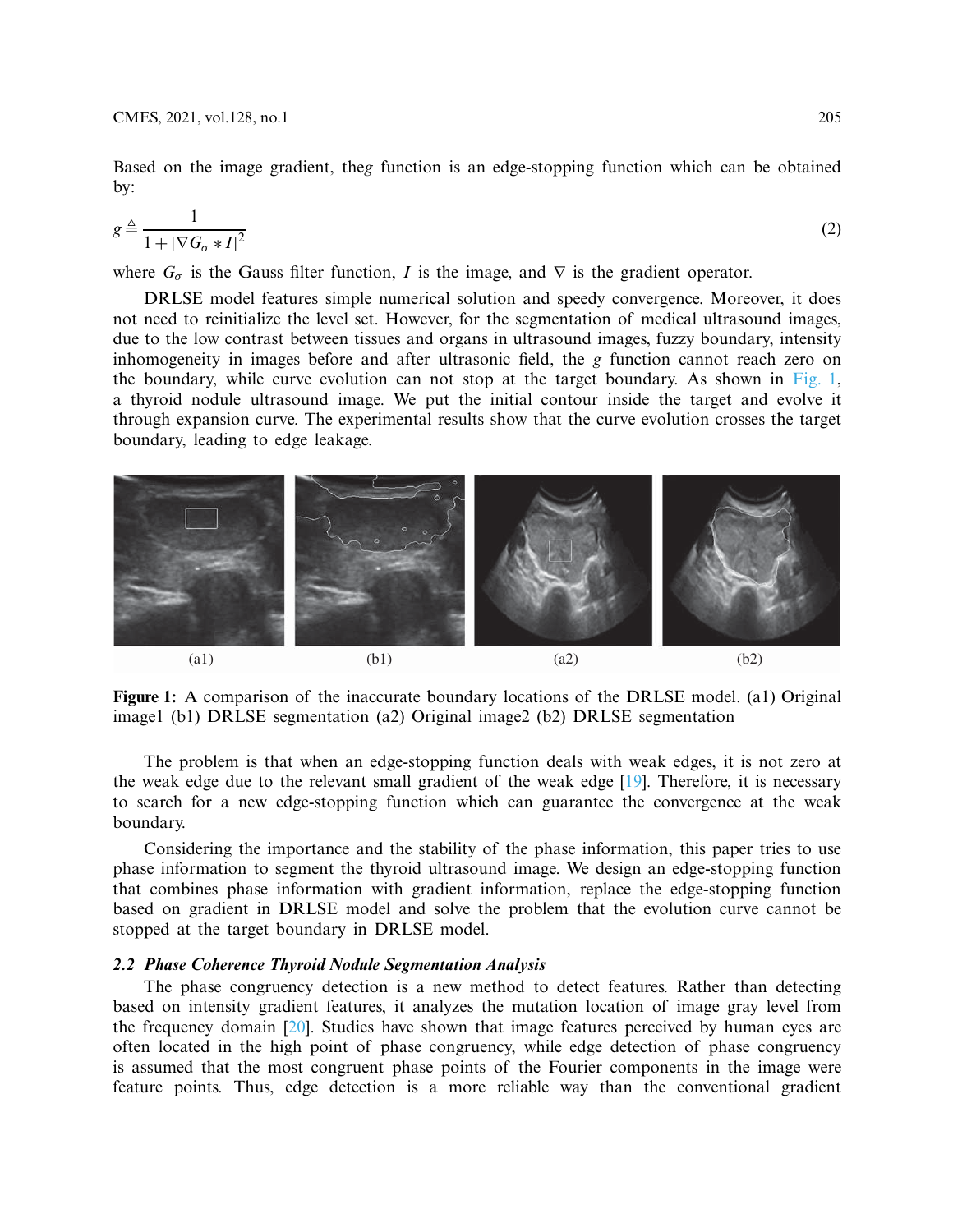calculation method. Based on this principle, Morrone et al.  $[21]$  $[21]$  defined the phase congruency function:

$$
PC(x) = \max_{\varphi(x)\in(0,2\pi)} \frac{\sum_{n} A_n \cos(\varphi_n(x) - \varphi(x))}{\sum_{n} A_n}
$$
(3)

where  $PC(x)$  is the phase congruency measure, obtaining maximum value at the target edge while obtaining a smaller value in the background area with its value which ranges from 0 to 1, *An* represents the magnitude of the *n*-th harmonic cosine component.  $\varphi_n$  is the initial phase of the second component of *n*,  $\varphi_n(x)$  represents the local phase point of the Fourier components of the point *x*. [Fig. 2](#page-3-0) is the experimental results comparison between the gradient detection and phase detection of the thyroid ultrasound images. We can find the phase congruency performs better than gradient operator in detecting the edge of the target.



<span id="page-3-0"></span>**Figure 2:** Experimental comparison chart of gradient edge detection and phase detection. (a1) Original image (b1) Gradient edge detection (c1) Phase edge detection (a2) Original image (b2) Gradient edge detection (c2) Phase edge detection

Therefore, a boundary indicator function based on the phase congruency operator and gradient operator is proposed in this paper. Let  $I$  be the image and  $I(i, j)$  is the gray level of the pixels in *i*-th row and *j*-th column in image *I*, and the phase *PC*  $(i, j)$  is the phase congruency function value of the *i*-th row and *j*-th column. At the edge of the image, phase congruency of the image is relatively larger, which is  $pc(i, j) \geq k$ . *k* is the manually set constant, which is set to 0 on this occasion. Phase congruency is smaller in the flat areas of the image. To avoid trapping into local minimum value, we still choose edge-stopping function based on gradient. Therefore, combining phase information with gradient information, we construct a new edge indicating function  $g_p(I)$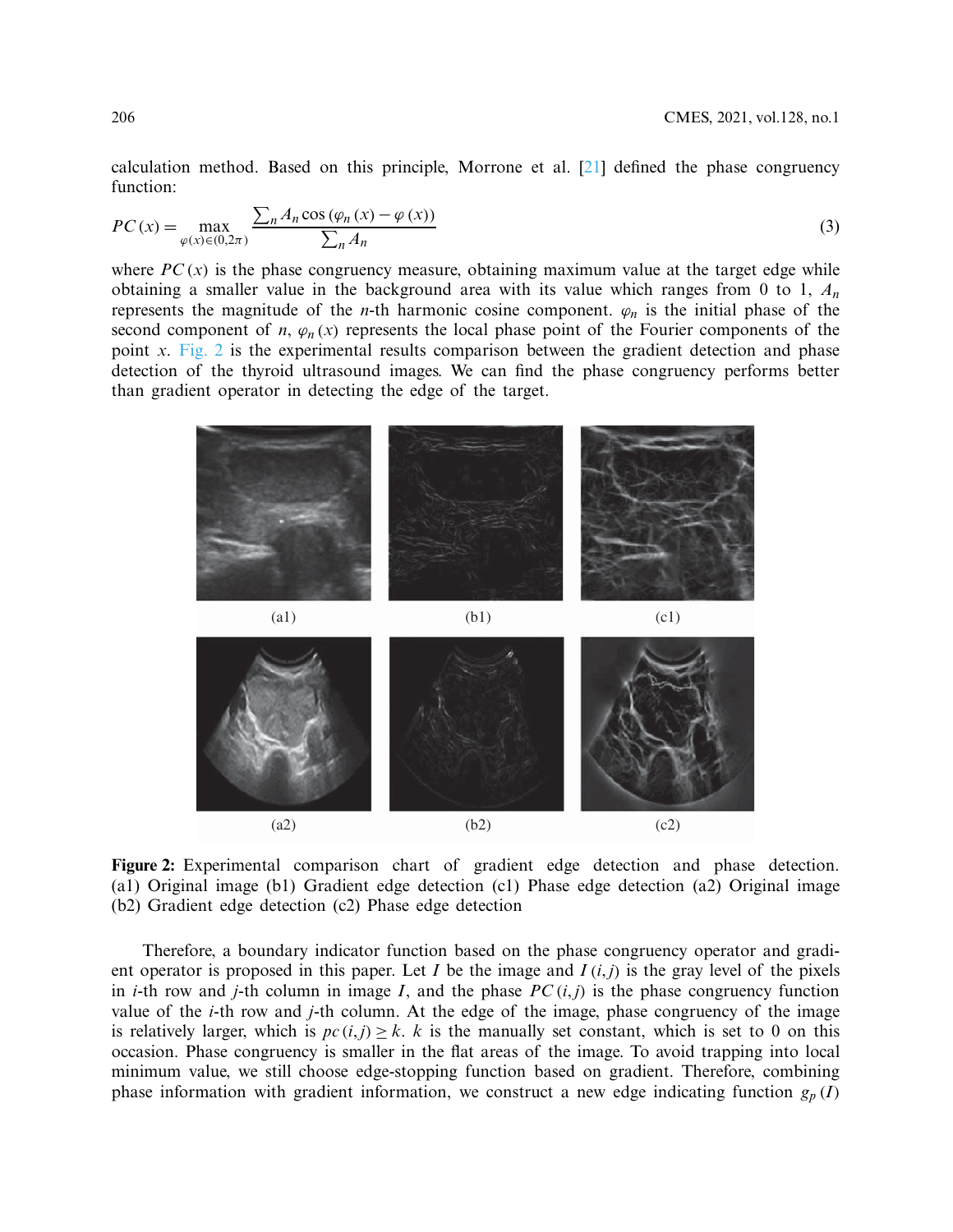(also called edge-stopping function) acting as edge stopping power, which forces the level set evolution curve stopping at the target edge. The function is specifically defined as follows:

$$
g_p(I) = \begin{cases} \frac{1}{1 + |\nabla I(x, y)|^2}, & pc(i, j) \le k \\ 0, & pc(i, j) \le k \end{cases}
$$
 (4)

In light with the [Fig. 3,](#page-4-0) a 3D comparison of the effects is shown. The comparison is between the original edge-stopping function based on the gradient information and the edge-stopping function combining the phase information with the gradient information for thyroid ultrasound images at the tumor edge. It can be seen that the improved boundary function convergent at the weak boundary.



<span id="page-4-0"></span>**Figure 3:** 3D effect comparison between gradient edge detection and phase detection

#### *2.3 Level Set of the Segmentation Model Improvement*

Based on geometric evolutionary theory and partial differential equations theory, we use boundary indicator function  $g_p(I)$  that combines the phase information with gradient information to control the curve evolution. We construct a new energy functional as follows:

$$
\varepsilon(\phi) = \mu R_p(\phi) + \lambda L(\phi) + \alpha A(\phi)
$$
  
= 
$$
\mu \int \Omega^p(\nabla \phi) dx + \lambda \int \Omega^p(\phi) \nabla \phi dx + \alpha \int \Omega^p(\phi) dx
$$
 (5)

where  $\phi$  is the level set function,  $\varepsilon$  is the energy functional form,  $R_p$  is the distance adjustment term of the level set,  $\nabla$  is Laplacian operator,  $\Omega$  is the local region of image, and *p* is energy density function. At last,  $\mu$ ,  $\lambda$  and  $\alpha$  are respectively the weight coefficients of the regularization term, the length term and the area term. *H* is the Heaviside function and  $\delta$  is the Dirac function. The first item is the regularization term of the level set function  $\phi$  regularization term is to ensure that the level set function  $\phi$  is approximately to the signed distance function to the greatest extent during the curve evolution, which avoids periodic initialization of curve evolution in the evolution process. The second term is weighted length term which takes the *g* function as the weight. It is used to drive zero-level set curves to evaluate to the target edge. The third term is the weighted area term which takes the *g* function as the weigh. It corresponds to the balloon force and is used to speed up the evolution. When the initial contour is outside of the target,  $\alpha$  takes a positive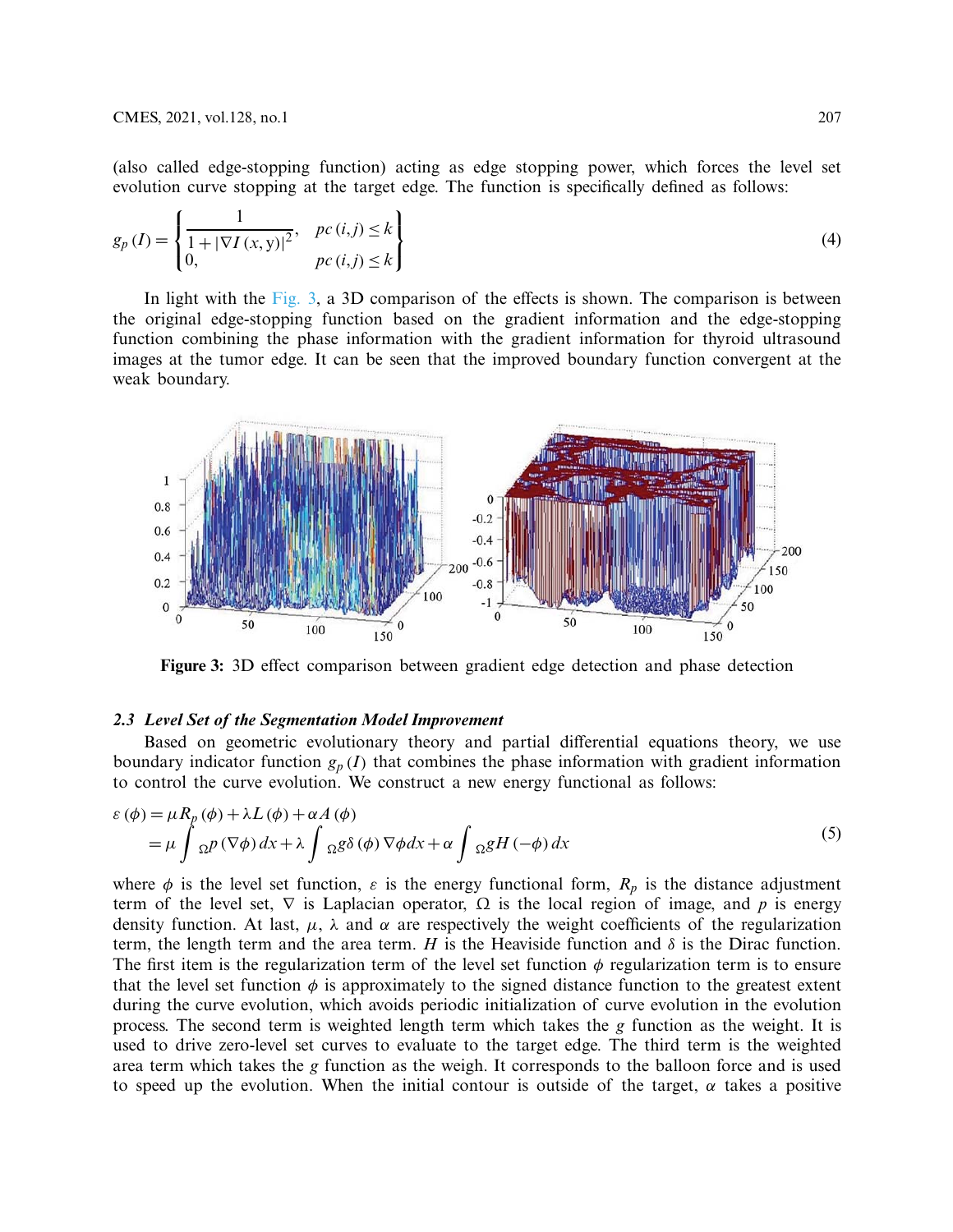value which could make the contour rapidly shrinks. While the initial contour is inside of the target,  $\alpha$  takes a negative value which could make the contour rapidly expanses. Based on the image gradient, the *g* function is an edge-stopping function According to the variational theory, the gradient descent flow of the steepest descent of minimize functional  $\varepsilon$  is:

$$
\frac{\partial \varepsilon}{\partial \phi} = \mu \left[ \Delta \phi - \text{div} \left( \frac{\Delta \phi}{|\Delta \phi|} \right) \right] + \lambda \delta (\phi) \, \text{div} \left( g_p \frac{\Delta \phi}{|\Delta \phi|} \right) + \alpha g_p \delta (\phi) \tag{6}
$$

The descent flow equation is the evolution equation of the level set segmentation model that combines the phase with gradient information. [Fig. 4](#page-5-0) shows the effect of image segmentation of the above algorithm.



**Figure 4:** Contrast segmentation results of thyroid ultrasound images. (a1) Original image 1 (b1) DRLSE model (c1) The proposed model (a2) Original image 2 (b2) DRLSE model (c2) The proposed model

### <span id="page-5-0"></span>**3 Feature Extraction**

On the basis of segmentation, the feature extraction of nodules is carried out. In clinic, doctors discriminate the thyroid nodules as malignant or benign according to nine parameters: morphology of nodules, boundary, capsule, acoustic halo, depth-width ratio, internal echo, calcification spot, rear echo and blood flow. Among these features, shape, boundary, capsule, acoustic halo and depth-width ratio can be described through contour feature extraction of the nodules. While internal echo, calcification spot, rear echo can be described through the gray and texture since they are related to the gray distribute on of thyroid nodule ultrasound image. Therefore, this paper puts forward a new feature extraction algorithm that combines the feature of the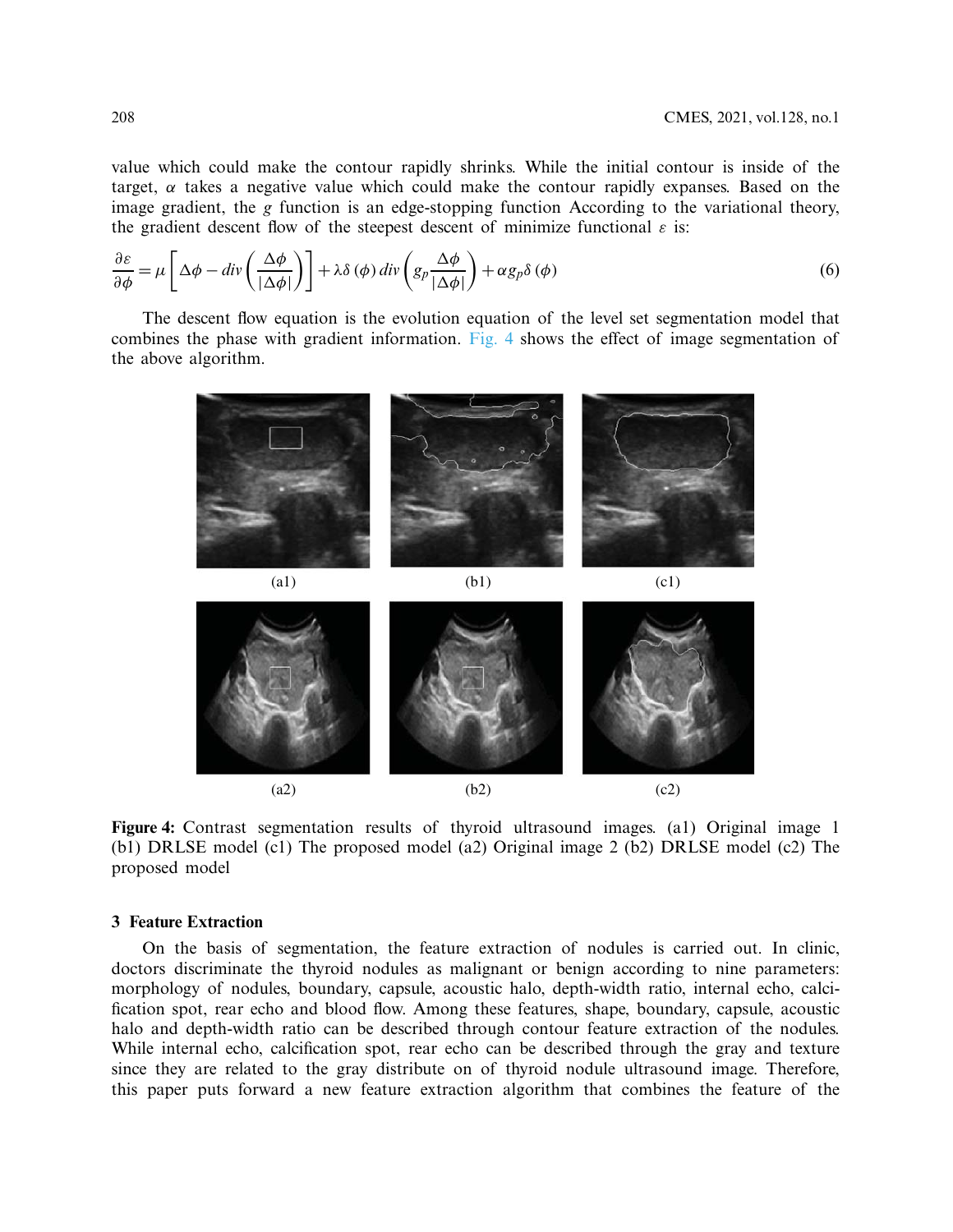information of shape, texture and gray of the ultrasonic image for discrimination of benign and malignant thyroid nodules.

### *3.1 Shape Feature Extraction*

On the basis of segmentation, contour features of nodule, including shape, orientation and edge, extract the features of nodules' circularity, depth-width ratio, the average direction number, the standard deviation of the normalized radial length, roughness index and envelope and acoustic halo [\[22](#page-19-7)]. The circularity, the average direction number and the standard deviation of normalized radial length of nodules are parameters which are associated with the nodule shape (reflecting the irregular degree of nodules). The depth-width ratio reflects the growth pattern of nodules. Roughness index describes the nodules (Burr) edge, while envelope and acoustic halo features reflect whether the nodules have envelope and acoustic halo or not.

(1) Circularity (Roundness)

Assuming that the whole area of the tumor is *S* and the perimeter is *L*, we define the circularity as:

$$
E = 4\pi S/L^2 \tag{7}
$$

Image is composed of pixels, so *L* can be represented by the number of pixels on the edge. *S* can be represented by the number of pixels on the edge. The closer to circle the tumor shape is, the bigger *E* value will be, and the more likely the tumor is benign, and vice versa.

(2) Standard deviation of the normalized radial length

The distance between the centroid of the tumor area and the edge of the image is considered as the radial length of the tumor, as shown in [Fig. 5.](#page-6-0)



<span id="page-6-0"></span>**Figure 5:** Radial length schematic diagram

Normalized radial length is obtained by normalizing the radial length, as shown in the following:

$$
d(i) = \frac{\sqrt{(x(i) - x_0)^2 + (y(i) - y_0)^2}}{\max(d(i))}, \quad i = 1, 2, \cdots, N
$$
\n(8)

where  $(x_0, y_0)$  is the centric coordinates,  $(x_i, y_i)$  is the coordinates of *i*-th point on the edge of tumor. *N* is the number of points on the tumor edge. max  $(d(i))$  is the maximum value in radius.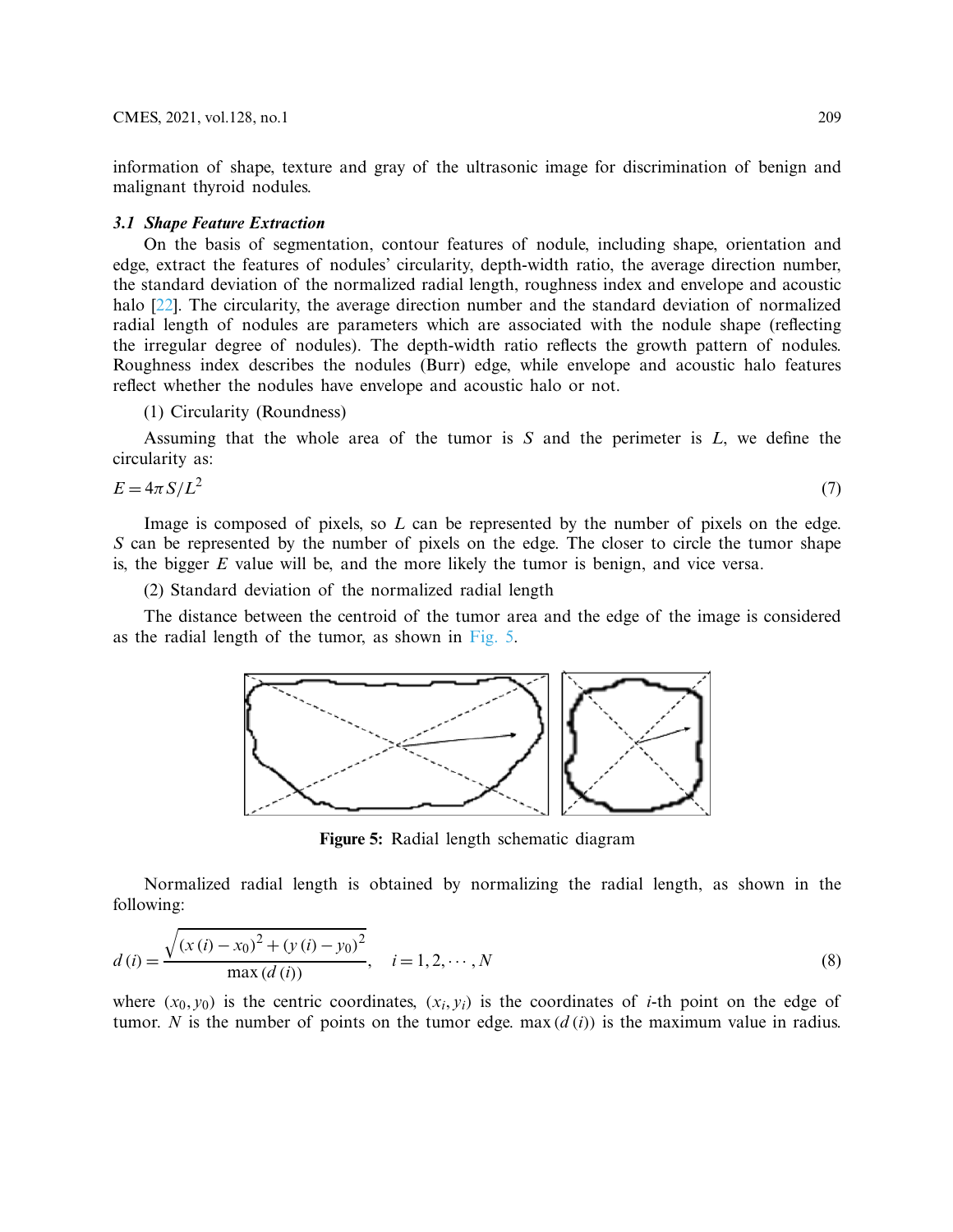Therefore, the average value *dave* and the standard deviation *std* of the normalized radial length are obtained by the following calculation:

$$
d_{ave} = \frac{1}{N} \sum_{i=1}^{N} d(i)
$$
 (9)

$$
std = \sqrt{\frac{1}{N-1} \sum_{i=1}^{N} (d(i) - d_{ave})^2}
$$
\n(10)

The principle that discriminates benign and malignant tumor through the standard deviation of normalized radial length macroscopically reflects the similarity between the contour and the circle.

The smaller the standard deviation is, the more similar to circle the target is, and the more likely is benign tumor.

(3) Average direction number

In the process of edge extraction, we set the angle between any pixel and the adjacent pixel as  $\alpha_i$ , the number of pixels on the image edge as *N*. The average direction number is defined as:

$$
D = \sum_{i=1}^{N} \alpha_i / N \tag{11}
$$

The average direction number is mainly used to reflect the smooth degree of the tumor edge, the smoother the edge is, the smaller the average direction is.

# (4) Depth-Width Ratio (DWR)

In clinical, DWR is a frequently applied quantitative feature of thyroid ultrasound. *Depth* represents the distance between the furthest two points on the edge. *Width* represents the distance between the nearest two points on the edge. DWR is defined as:

$$
DWR = \frac{Depth}{Width} \tag{12}
$$

In some extent, it reflects the growth pattern of tumor. It is generally considered that if the DWR is less than 1, the malignant degree of tumor is low.

(5) Boundary roughness *R*

$$
R = \frac{1}{N} \sum_{i=1}^{N} |d(i) - d(i+1)| \tag{13}
$$

The roughness is the average of the sum of the absolute value of the difference of standard radius of the adjacent two points on the edge in clockwise or counterclockwise direction. Obviously, the rougher the edges are (and sometimes more Burr), the bigger value it will be, and the more likely for it is cancer.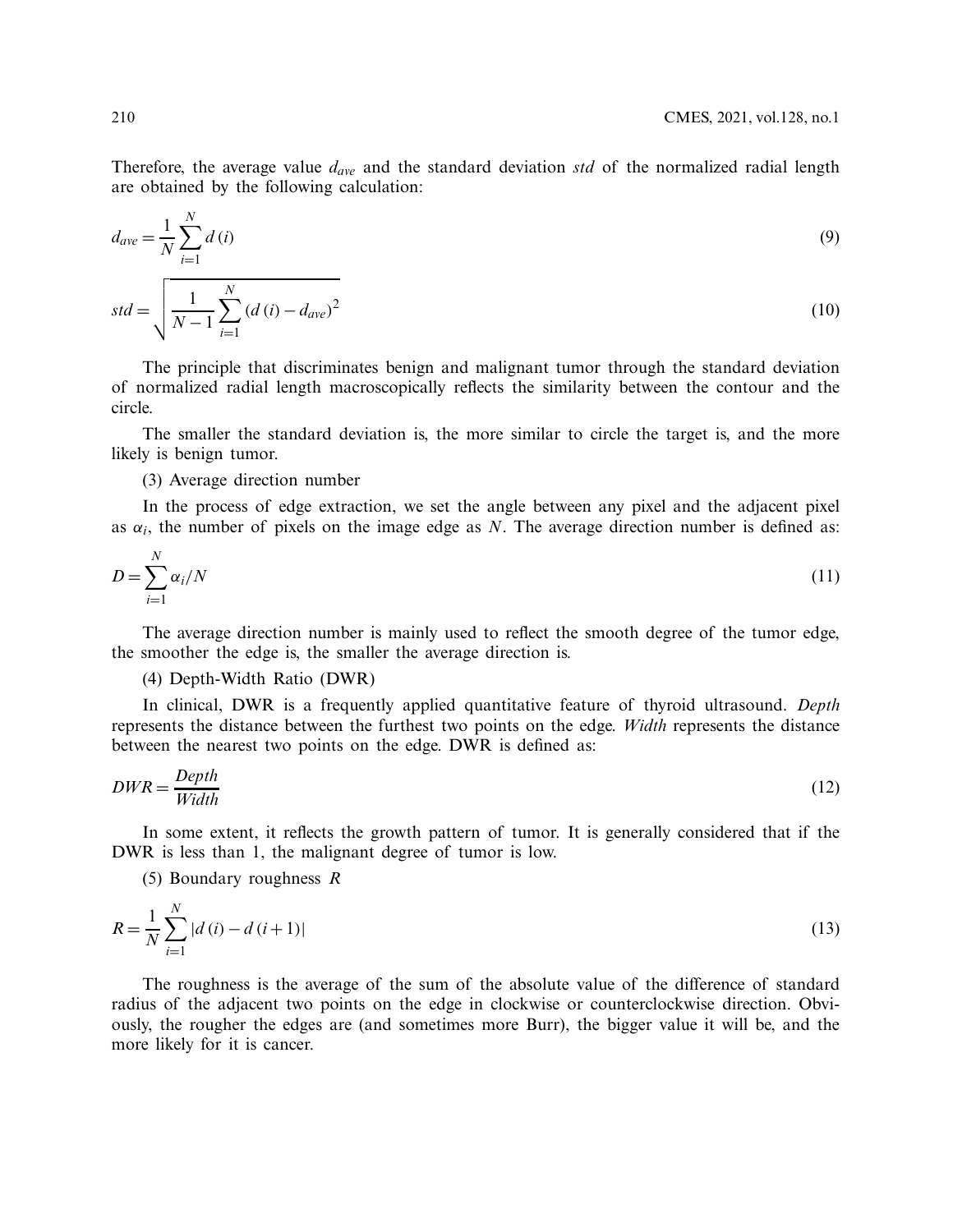(6) The envelope and acoustic halo feature

The description of the edge feature of benign nodules generally involves envelope and acoustic halo. The quantification of edge features can be calculated through the gray distribution [\[23](#page-19-8)] at the adjacent areas of the nodules' boundary. In the level set method, two strip areas which locate inside and outside of the nodule can be obtained. We respectively took a level set function −0.5, 0 and 0.5, among which the level set −0.5 corresponds to the nodule interior, level set 0 corresponds to the nodule boundary and level set 0.5 corresponds to the nodule exterior, as shown in [Fig. 6.](#page-8-0)

<span id="page-8-0"></span>

**Figure 6:** Strip areas in and out of the tumor boundary

Assume that the numbers of pixel in the internal and external strip areas are  $n_1$  and  $n_2$ , and the gray mean values are  $u_1$  and  $u_2$ . We use inter variance to measure the gray statistical differences between the internal and external areas:

$$
InterVar = \frac{n_1 (u_1 - u)^2 + n_2 (u_2 - u)^2}{(n_1 + n_2)}
$$
\n(14)

where  $u = \frac{n_1u_1 + n_2u_2}{n_1 + n_2}$ . The bigger *InterVar* is, the greater possibility for the gray level of internal, the more statistically significant difference external adjacent areas have, and the more possibility for the envelope and halo exist. By normalizing the processing, *InterVar* is independent with the gray level and the average separability is defined as:

$$
AveSep = \frac{InterVar}{TotalVal}
$$
 (15)

where *TotalVar* is the variance of the gray level of all pixels of the internal and external strip areas. The maximum of the average separability *AvgSep* is 1.

### *3.2 Gray Feature Extraction*

Two frequently used clinical features are extracted based on the gray information of the ultrasound image of thyroid gland, which are attenuation coefficient (AC) and micro calcium degree.

(1) Attenuation coefficient

Posterior echo is an important criterion for clinicians to diagnose thyroid tumor. For benign tumors, posterior echo is obviously enhanced. And for malignant tumors, posterior echo is obviously attenuated. Hence, we use the attenuation coefficient to do quantitative processing. A rectangular region of interest is selected from the direction which the tumor region and its posterior echo region appear the biggest change. The attenuation coefficient is defined as the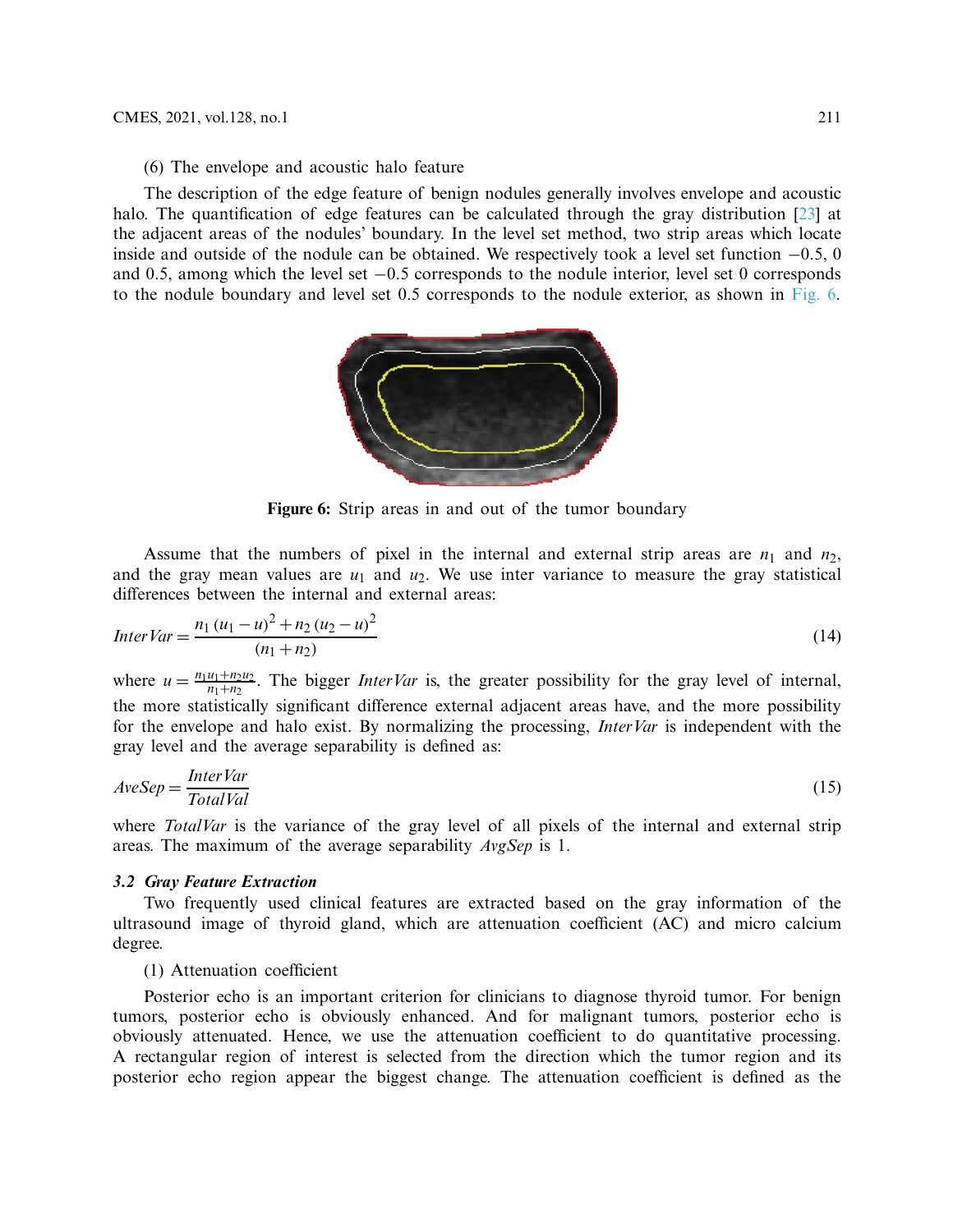average gray level ratio of the tumor region and the posterior echo region. The average gray levels of region of interest (ROI) in tumor area and posterior echo area are:

$$
MI_{Tumor} = \sum_{y=0}^{H-1} \sum_{x=0}^{W-1} I_{Tumor}(x, y)
$$
\n(16)

$$
MI_{Echo} = \sum_{y=0}^{H-1} \sum_{x=0}^{W-1} I_{Echo}(x, y)
$$
\n(17)

where the height and width of ROI are  $H$  and  $W$ , respectively,  $x$  and  $y$  are expressed as the pixel coordinates,  $I_{Tumor}(x, y)$  represents the gray level of the pixels in ROI of the tumor area and  $I_{Echo}(x, y)$  is the gray level of the pixels in ROI of the posterior echo area. So the attenuation coefficient named AC is defined as:

$$
AC = \frac{MI_{Tumor}}{MI_{Echo}}
$$
 (18)

### (2) Micro calcification degree

Calcification in the nodule is a common feature in thyroid ultrasound images. Calcification can be divided into three types: Micro calcification: ≤1100 *um* pinpoint-ish strong light spots; Coarse calcification: >1100 *um* strong light cluster; Arc calcification: the surface of the bump which is curved or the ring of the bright band accompanied by sound shadow. Calcification plays an important role in differentiating thyroid cancer, and different calcification patterns have different clinical significance. This paper uses the pixel gray level to measure the intensity of light spots and the number of pixels to calculate calcification area and measure whether the calcification is micro calcification or not. Moreover, this paper proposes a micro calcification degree measuring method which is specific to thyroid nodule. As gray information of ultrasonic image is easily influenced by instrument, the average of total pixel gray level within nodules is taken as a reference in this paper. By calculating the average pixel gray level within nodules and the pixel gray level within calcified plaque, we work out the relationship between them to draw a conclusion. We define the strong light spot whose pixel gray level within nodules is larger than 200% as the calcification point. Binarization processing is carried out for the strong light spots and the non-strong light spots, forming *m* regions of strong light cluster with the pixel number in each region being denoted by  $n_i$ ,  $i = 1, 2, \dots, m$ . Then we calculate the area of light spots in the cluster region and  $n_iS$ . If the result is smaller than a threshold value  $\gamma$ , then the cluster area is micro calcific, where  $\gamma = 1.21 \times 10^6$  *um*<sup>2</sup> means the area of micro calcification based on medical judgment and *w* micro calcification regions will be got. The micro calcification degree is defined as the ratio of the area of micro calcification region within the nodules and the number of pixels in the region of calcification within the nodules:

$$
Cal = \frac{\sum_{j=1}^{w} n_j}{\sum_{i=1}^{m} n_i}
$$
\n(19)

The micro calcification degree can well reflect the existence and degree of micro calcification in the nodules. *Cal* ∈ [0, 1], if micro calcification degree is 0, then no micro calcified plaque exists in the nodule. There is no statistical significance using calcification feature to diagnose benign and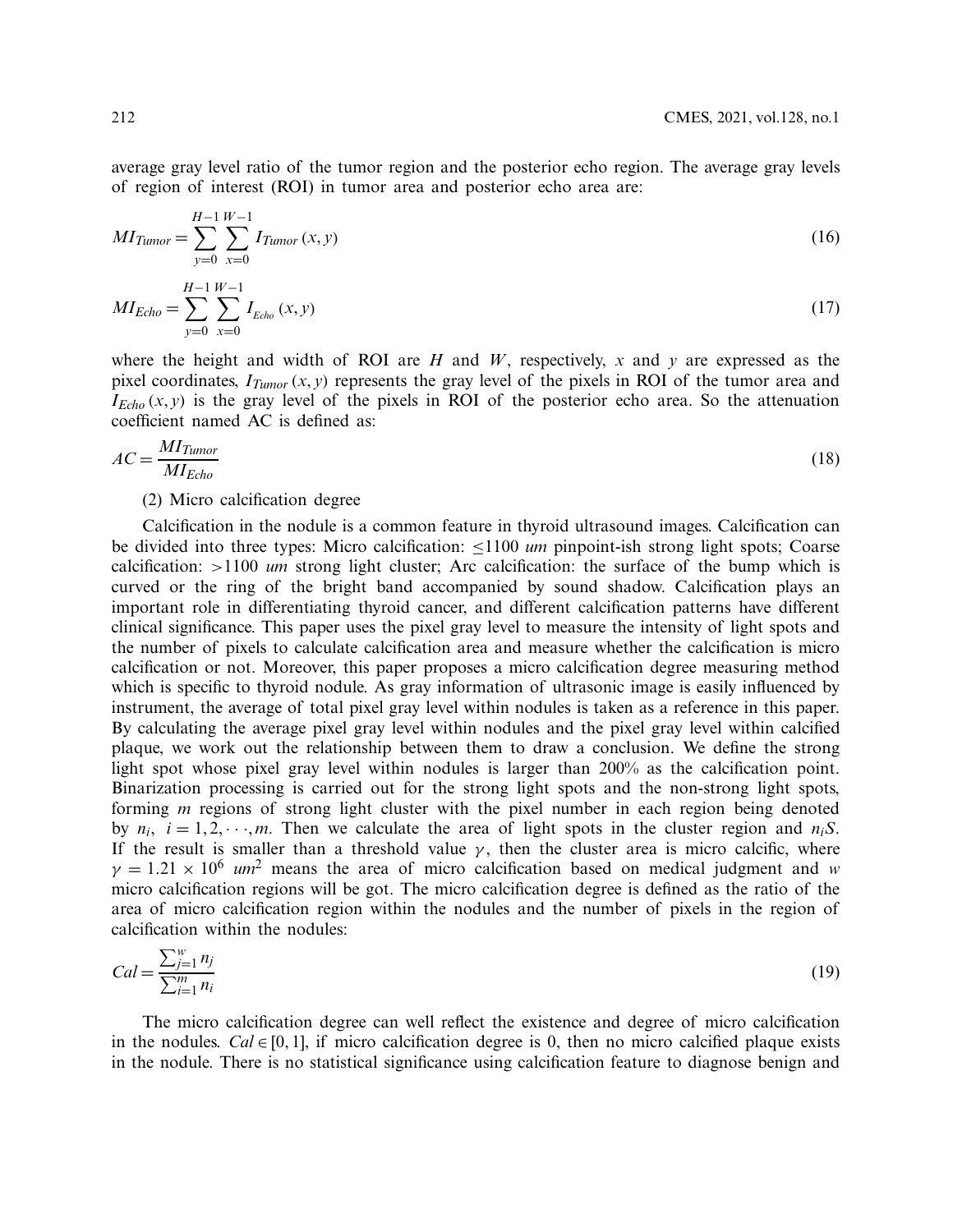malignant nodules. The higher degree of micro calcification is, the greater possibility of malignant nodules has.

### *3.3 Texture Feature Extraction*

### *3.3.1 Local Two Valued Pattern*

Deriving from a definition of local neighbor texture, the local binary pattern is a texture measurement within the gray scale [\[24\]](#page-19-9). It uses the structural method to analyze the fixed window features and the statistical method to extract the whole feature. The initial LBP operator is defined as: set one pixel  $f(x_c, y_c)$  in a local region in the image as the center point  $g_c$ , which combines with the eight pixels points  $g_0$ ,  $\cdots$  *g*<sub>7</sub> within its surrounding  $3 \times 3$  window, forming a texture primitive  $T = \{g_c, g_0, \dots, g_7\}$ . Taking the gray level of window center point  $g_c$  as the threshold, the gray level of the adjacent eight pixels is compared with the threshold, if the gray level of the adjacent pixels is greater than that of the threshold, then the pixel position is 1, otherwise, it will be 0. Thereby a series of binary values  $d_i$  ( $0 \le i \le 7$ ) are achieved, as shown below:

<span id="page-10-0"></span>
$$
d_i = \begin{cases} 1 & \text{if } \Delta g_i \ge 0 \\ 0 & \text{if } \Delta g_i < 0 \end{cases} \tag{20}
$$

where  $\Delta g_i = g_i - g_c$ . After this process, the 8-pixel points within the 3 × 3 window can generate a binary code of 8 bits, and then a binary number of 8 bits can be read in a clockwise direction. Through giving different weights to different positions, the 8-bit binary code can be switched to an unsigned integer, namely switching it to decimal number according to the formula [\(20\).](#page-10-0) This number is defined as the LBP value of the window, reflecting the texture information of the region, that is, the LBP code value which describes the spatial structure characteristic of local image texture is expressed as:

<span id="page-10-1"></span>
$$
LBP = \sum_{i=0}^{7} d_i * 2^i \tag{21}
$$

Theory of LBP algorithm is simple, while it can reflect the subtle variations among texture without parameter setting problem getting involved. Comparing with other methods, it is a fast and efficient texture description operator. However, it is obviously unreasonable if all cases are treated with single mapping transformation. For example, if the center pixel gray level is 60, while its adjacent pixel's gray level is 59. In this case, coding the pixel as 0 is obviously unreasonable. Moreover, LBP operator usually applies the LBP histogram as the texture feature of regional description. If feature dimension is too large, from the classification point of view, it causes difficulty in searching the classification hyperplane and improves the training cost. To overcome these shortcomings, literature [\[14](#page-18-13)[,15](#page-19-0)] proposed the FLBP algorithm, carrying out fuzzy coding for the distance. But the coding number will increase along with different fuzzy degree, causing the curse of dimensionality. Hence, based on this algorithm, this paper makes an improvement on it. According to sensory awareness, most of the nodules in thyroid ultrasound image are in elliptical shape. We improve the neighborhood and use elliptical local binary pattern (ELBP) to encode the thyroid ultrasound image.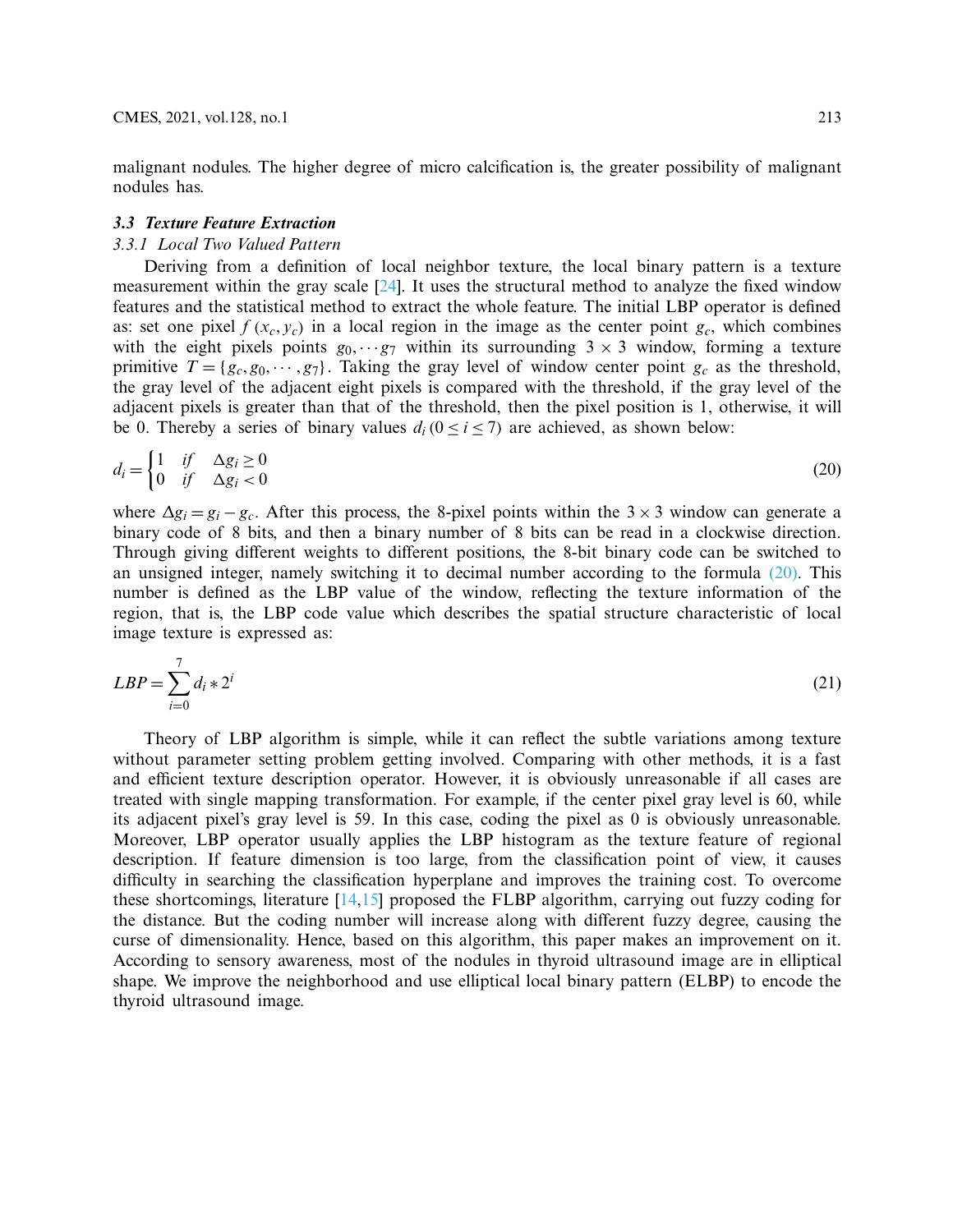# *3.3.2 Thyroid Ultrasound Feature Extraction Algorithm Based on Fuzzy Elliptical Local Binary Pattern* (1) The neighborhood improvement

In the ELBP method, the distribution of the neighborhood pixels is in elliptical shape, as shown in [Fig. 7.](#page-11-0) There are three related parameters:  $\overline{O}$  the axis of the ellipse is denoted by *A*;  $\circled{2}$  the minor axis of the ellipse is denoted by *B*;  $\circled{3}$  the number of adjacent pixels is denoted by *m*.

<span id="page-11-0"></span>

**Figure 7:** ELBP model example of different parameters

The X, Y coordinates of each neighborhood pixels  $p_i$  are  $p_{ix}$  and  $p_{iy}$ , and their corresponding center pixels are determined by the following formulas:

$$
R_i = \sqrt{\frac{A^2 B^2}{A^2 \sin^2 \theta_i + B \cos^2 \theta_i}}
$$
\n(22)

$$
p_{ix} = R_i * \cos \theta_i, p_{iy} = R_i * \sin \theta_i
$$
\n(23)

where  $\theta_i = \left(\frac{360}{m} * (i-1)\right)^{\circ}$ . The nearest neighbor interpolation method is used on non-integer coordinates to obtain integer coordinates.

(2) The distance coding improvements

We can see in literature  $[14,15]$  $[14,15]$  that the parameter *F* is introduced to better describe the spatial structure of the local image texture. As described before, classic LBP uses a single LBP code to describe a  $3 \times 3$  texture primitives, while in FLBP method, a primitive can be described by multiple codes with each LBP code having a corresponding weight WLBP. Bigger weights prove the greater possibility to be LBP patterns, the CLBP of each LBP code is defined as:

$$
C_{LBP} = \prod_{i=0}^{7} u_{d_i}(i)
$$
\n
$$
(24)
$$

where  $d_i \in \{0, 1\}$ ,  $u_{di}$  denotes the binary descriptor operation. LBP code values can be obtained by the formula  $(21)$ , and the total weight relationship of all modes is as follows:

$$
\sum_{LBP=0}^{255} W_{LBP} = 1
$$
\n(25)

Based on the above literature, to select the center value more reasonably, we multiply the LBP codes appeared in each texture primitive by its corresponding weight and then sum them and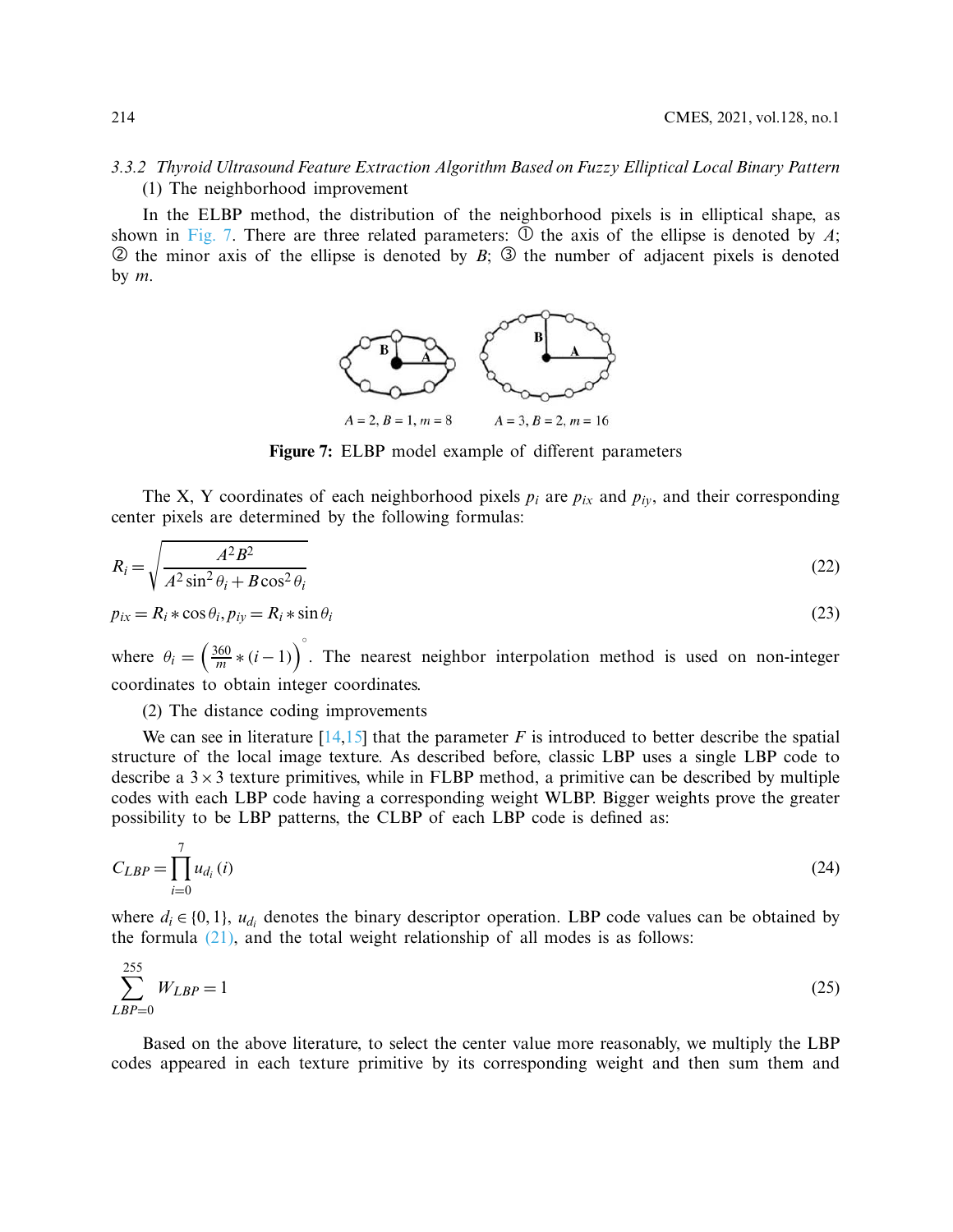round up the result. The FLBP code value which described the spatial structure of local image texture is obtained expressed as:

$$
FLBP = \sum_{LBP=0}^{255} LBP \ast W_{LBP} \tag{26}
$$

The improved fuzzy elliptical local binary pattern (FELBP) operator is applied on image processing, and the processed images are shown in [Fig. 8.](#page-12-0)



<span id="page-12-0"></span>**Figure 8:** The example results of FELBP operator processing. (a) The original figure (b)  $F = 0$ (c)  $F = 5$  (d)  $F = 10$  (e)  $F = 15$ 

[Fig. 8a](#page-12-0) is the original image, while [Figs. 8b–8e](#page-12-0) are the FELBP images when the F value is taken as 0, 5, 10, 15, respectively. It can be seen that  $Fig. 8b$ , the one with smaller *F* value, depicts more texture details relatively. At the meantime, its noise is more obvious. [Fig. 8e](#page-12-0) with a larger *F* value mainly describes the edge outline information of the thyroid image, especially the edge of nodules and the trachea. And some smaller textures are filtered out. [Figs. 8c](#page-12-0) and [8d](#page-12-0) with middle *F* values describe the texture information of middle layers. In general, with the increasing *F* values, detailed texture information in image described by FELBP is gradually weakened, while contour information such as edge information is gradually enhanced.

In order to find the most suitable feature subspace to classify benign and malignant thyroid, we adjust the fuzzy degree parameter F value to seek the best classification performance. Taking  $F = 0, 1, 2, \dots, 15$ , the statistical FELBP model value of the thyroid ultrasound image is input to SVM [\[25\]](#page-19-10) classifier of different kernel functions for validation. [Fig. 9](#page-13-0) is the classification accuracy of different kernel functions with variable degree of fuzzy parameters F. The performance described by  $F = 0$  is corresponding with the traditional LBP. Its classification accuracy reaches the highest point of 72.3% under the polynomial kernel function of SVM. For each SVM kernel function, its classification accuracy obtained through FELBP is higher than that through LBP. In the SVM [\[26\]](#page-19-11) polynomial kernel function, the maximum classification accuracy of FELBP reaches 90.1% when  $F = 10$ . Thus, we find the optimal feature subspace which is suitable for the classification of benign and malignant thyroid nodule. These improvements solve the problems as single transformation mapping of LBP algorithm and its being sensitive to noise. The problem that the feature dimension being too big is yet to be solved properly. Therefore, this paper extracts the entropy of nodule region as the texture feature. After processing the FELBP algorithm, the nodal region entropy in the processed image is extracted using  $P_{FELBP}$  to represent the probability of occurrence of model value FELBP. The entropy represents the texture feature of nodule region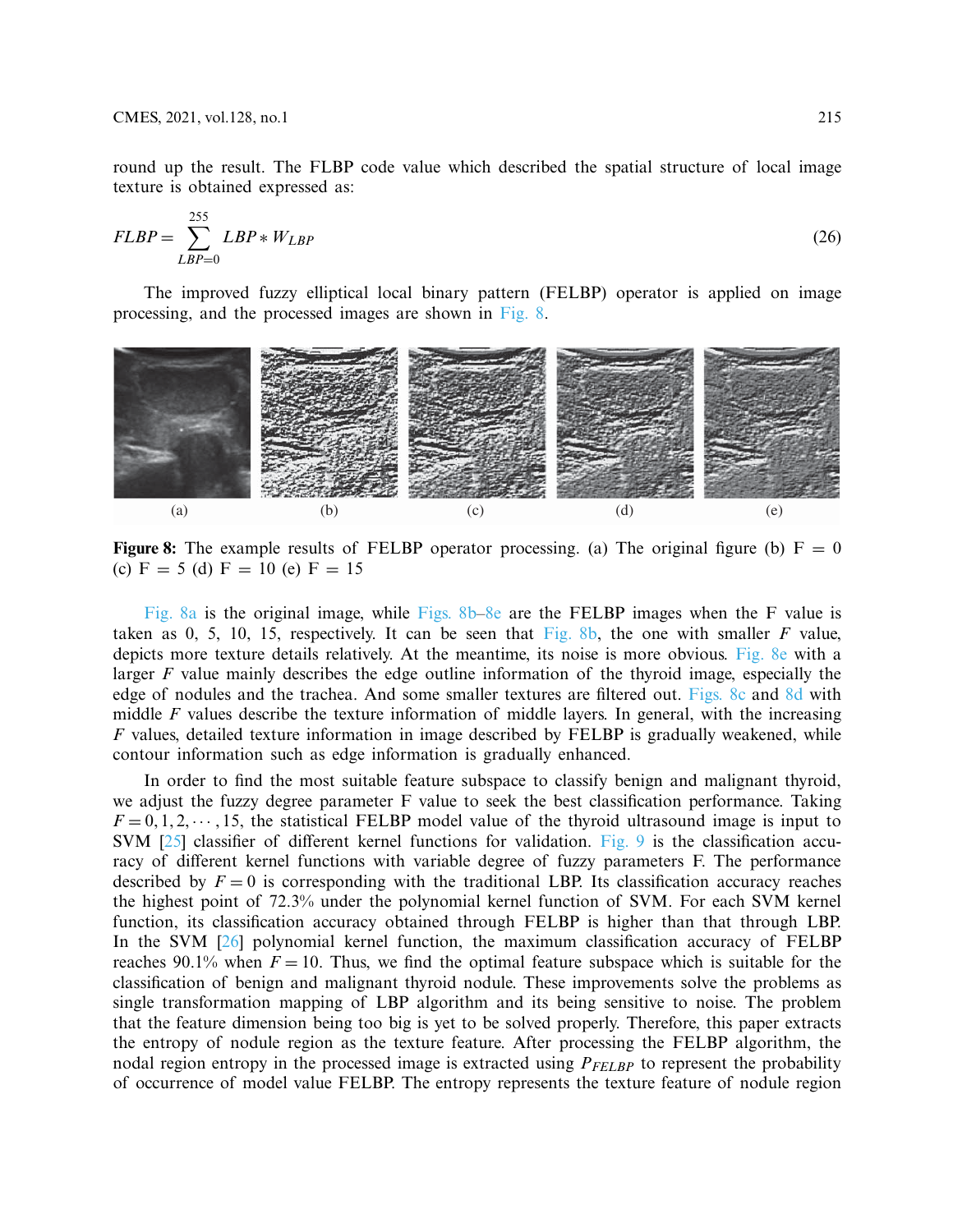and also reflects uniformity degree of the internal echo to a certain extent. The stronger FELBP model value diversification is, the bigger entropy value is, the simpler texture is, and the more uniform internal echo is. If all the parameters of probability are equal, the entropy will achieve maximum. Its entropy is defined as:

$$
\phi = -\sum_{LBP=0}^{255} P_{FELBP} \log \left( P_{FELBP} \right) \tag{27}
$$

<span id="page-13-0"></span>

**Figure 9:** Classification accuracy of different kernel functions with variable degree of fuzzy parameters *F*

### **4 The Improved SVM**

SVM has good generalization performance in dealing with situations like small sample, nonlinearity and high dimension, which conforms exactly to the actual situation of thyroid samples. But in the standard SVM algorithm  $[27]$ , samples are assumed to be distributed evenly, while in practical thyroid tumor classification, the samples of benign and malignant thyroid tumor are uneven. SVM would overfit the class with more samples and underestimate the commission errors due to less samples, leading to an overall low classification performance of SVM.

Due to the uneven samples, the predicted result appears with a bias towards class with more samples since the standard SVM regards different kinds of penalty parameter as the same. Therefore, this article introduces a weighting factor, by giving different weights to different classes of sample, to get the SVM based on the weighted degree of SVM, thus effectively compensates the shortcoming of low classification accuracy for small sample class.

 $255$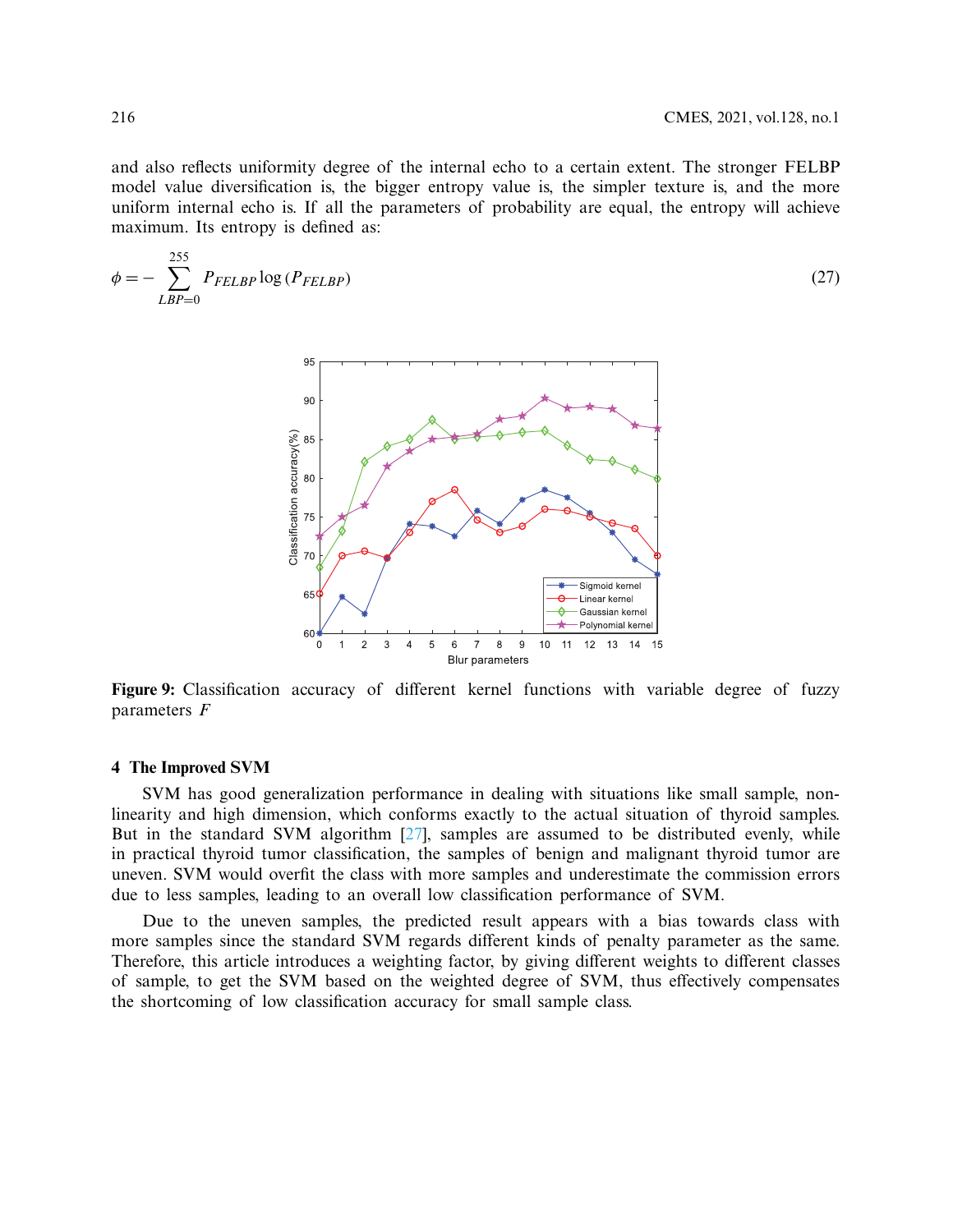$\epsilon$ 

In the SVM that based on weighted degree, the original problem can be expressed as:

$$
\begin{cases}\n\min \frac{1}{2} ||w||^2 + C \sum_{i=1}^{l} m\xi_i \\
s.t. \\
y_i (w \cdot \phi(x_i) + b) \ge 1 - \xi_i, \quad i = 1, ..., l \\
\xi_i \ge 0, \quad i = 1, ..., l\n\end{cases}
$$
\n(28)

where  $x_i$  is the samples of each class, *w* is normal vector and *b* is intercept of hyperplane and  $\phi$  is a map function. *C* is the penalty parameter which is positive. *m* is the weight of class and is to set different penalty parameters for different classes. For binary classification,  $y_i = \{-1, 1\}$ . The penalty parameter of positive class is  $C \cdot m_+$  while the penalty parameter of negative class is  $C \cdot m_-$ . If only  $m_+$  and  $m_-$  meet the condition of  $m_+n_+ = m_-n_-$ , the upper bound of the error dividing proportion of positive and negative samples will be the same. That is to say, if the positive class and negative class weights  $m_+$  and  $m_-$  satisfy:  $\frac{m_+}{n_+} = \frac{m_-}{n_-}$ , upper and lower bounds of the positive and negative samples have the same error dividing proportion upper bound, which compensates for the tendency of the standard SVM to predict results against small sample categories.

The following steps are summarized to implement the classification model in this paper:

(1) Segment the nodule region and extract the nodule boundary based on the segmentation to obtain the 6 shape feature parameters: the nodule circularity, depth-width ratio, average direction number, the standard deviation of normalized radial length, roughness index, envelope and acoustic halo features;

(2) According to the gray level information of the thyroid ultrasound image, obtain the quantitative values of the two commonly used clinical features, the attenuation coefficient and the micro calcification degree;

(3) Operate FELBP to get FELBP image, calculate the entropy of the nodule region in the operated image and take it as the texture feature;

(4) Combine the quantitative values of the calculated shape, gray level and texture features into a nine-dimension feature vectors as the input of subsequent classifier. The feature values of these clearly diagnosed cases are used to train the classifier through cross validation, so as to achieve the optimal parameters of the classifier. Use the classifier with optimal parameters to identify the benign and malignant thyroid nodules.

### **5 Experiments Analysis**

To evaluate B-ultrasound examination results correctly and improve the accuracy of the discrimination on benign and malignant thyroid nodules, this study cooperates with the departments of ultrasound in Qinhuangdao First Hospital and Affiliated Hospital of Hebei University. All the images are derived from the ultrasound diagnosis departments of these two hospitals. The images in this paper are collected from patients aged from 20 to 45 during the period from December 1st, 2011 to March 1st, 2013. Among these images, there are 240 in total which are involved in the test, including 150 benign thyroid nodules images and 90 malignant ones, which are diagnosed by hospital experts and confirmed by postoperative pathology. The ultrasonic diagnostic meters being used are Philips iU22 as well as HDI 5000 Sono color ultrasonic diagnostic meter with 7∼12 MHz probe frequency.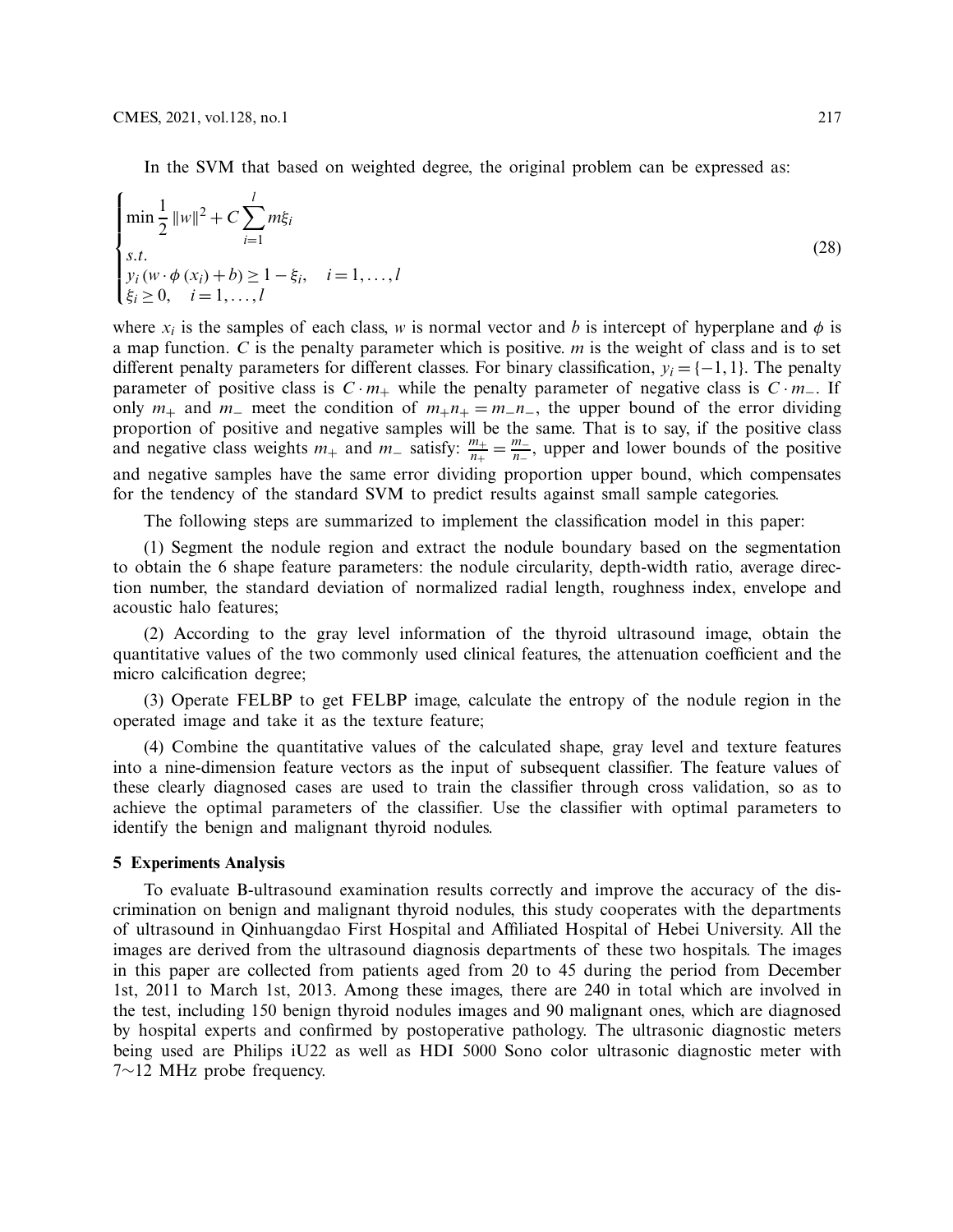Parameters selection is very important in the classification of SVM classifier for inappropriate parameters which often leads to poor classification results. This paper uses cross validation method [\[28](#page-19-13)] and exhaustive method to test different values of all parameters by trial and error and finally obtain the best parameters group.

There are 240 groups of thyroid images feature data, among which 90 groups are labeled as (−1), and 150 groups are labeled as (+1). The asymmetric amount ratio of the two types of sample data is about 1:2. Dividing the data into 3 parts, we analyze the data with the crossvalidation method. The parameter selection is realized by 3 cross validation: firstly, the training sample is divided into 3 parts, one is set as the test set and the other two as the training sets, and then rotate the three samples till every sample to be test set for once, which means every sample are going through a process of training and forecasting for 3 times. The kernel function of SVM includes Sigmoid kernel function, Gauss kernel function, RBF kernel function and polynomial kernel function as shown in [Fig. 10.](#page-15-0)

<span id="page-15-0"></span>

**Figure 10:** Effect of 4 kinds of kernel functions with different C values on the classification accuracy

Two significantly changed lines in the figure above are RBF [\[29\]](#page-19-14) kernel and polynomial kernel functions. When  $C = 6$  RBF kernel function has a higher accuracy. Its recognition accuracy is independent of the selected  $\sigma$  value. When  $C = 10$  and  $C = 70$ , polynomial kernel function has a relatively high accuracy rate reaching 92.5%. Let the value of *C* be fixed, and adjust the parameter d of polynomial kernel function to observe the results.

[Fig. 11](#page-16-0) shows that choosing different kernel parameters in polynomial kernel will result in different effects on the classification accuracy. When  $C = 10$ , and polynomial kernel parameter  $d = 4$ , we get the highest classification accuracy, which are adopted to the classification of SVM classifier.

For a diagnosis system, three indicators are doctors' priority concern, which are accuracy, sensitivity and specificity. Sensitivity reflects the system recognition rate to malignant tumor. The higher sensitivity is, the higher recognition rate to malignant tumor will be. While specificity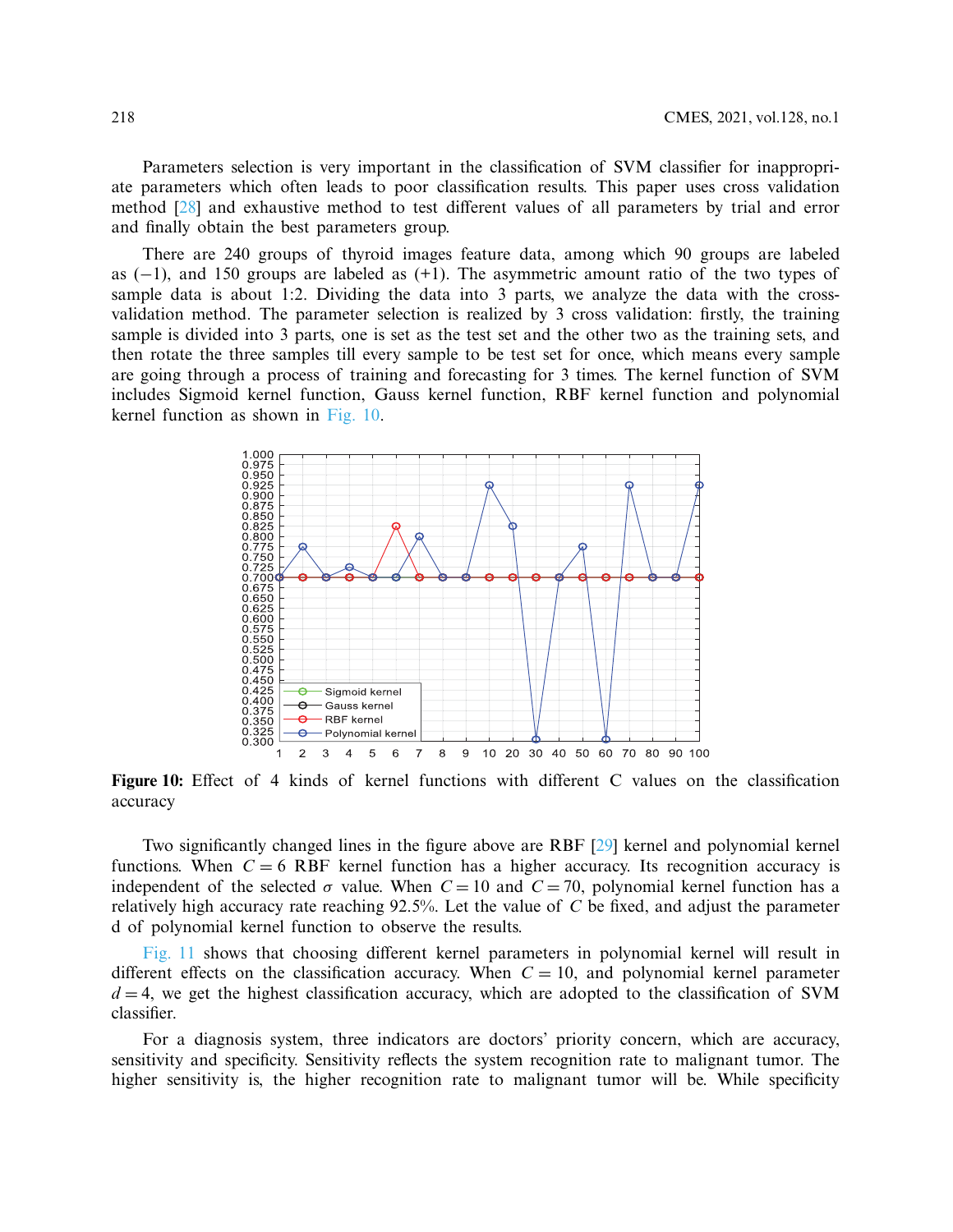reflects the system recognition rate to benign tumor. The higher specificity is, the lower rate of benign samples will be wrongly accused of malignant. As defined in [Tab. 1.](#page-16-1)



**Figure 11:** The effect of Polynomial kernel parameters on the classification accuracy when  $C = 70$ and  $C = 10$ 

<span id="page-16-1"></span>

| Indicators  | <b>Formulas</b>                              |
|-------------|----------------------------------------------|
| Accuracy    | $Accuracy = (TP + TN) / (TP + TN + FP + FN)$ |
| Sensitivity | $Sensitivity = TP/(TP + FN)$                 |
| Specificity | $Specificity = TN / (TN + FP)$               |

<span id="page-16-0"></span>**Table 1:** The main indicators of cancer diagnostic evaluation

Notes: TP is the number of correctly classified malignant tumors; TN is the number of correctly classified benign tumors; FP is the number of misclassified benign tumors; FN is the number of misclassified malignant tumors.

The extracted feature vectors are input into different classifiers to analyze and compare the performance of the classification. The experiments of each classifier are conducted 10 times, respectively recording different feature extraction algorithms as well as the average classification performance of the 10 experiments. And referring to the evaluation criteria, accuracy, sensitivity and specificity of the classification results are obtained. The performance comparison among different feature extraction algorithms and different classifiers is shown in [Tab. 2.](#page-17-0)

LBP represents traditional local binary pattern; GLCM (Grey-Level Co-occurrence Matrix) is proposed in [\[9\]](#page-18-8), which is the feature extraction algorithm based on the gray level co-occurrence matrix of thyroid tumor; FELBP is an updated fuzzy elliptic local binary pattern, improving the coding of neighborhood and distance of LBP; LBP-A-S and FELBP-A-S are fusion feature methods that combine attenuation and shape features on the basis of LBP and FELBP, respectively. It can be seen in [Tab. 2](#page-17-0) that the proposed method in this paper features the highest classification stability and accuracy under above experimental conditions. Using computer-aided diagnosis aims to improve specificity under 100% sensitivity, ensure all samples in the malignant categories identified as malignant and reduce the situations that benign tumors being mistaken for malignant under the condition that all the malignant samples can be detected. In this way, most of the benign samples would not send to the biopsy, which can reduce the amount of biopsy.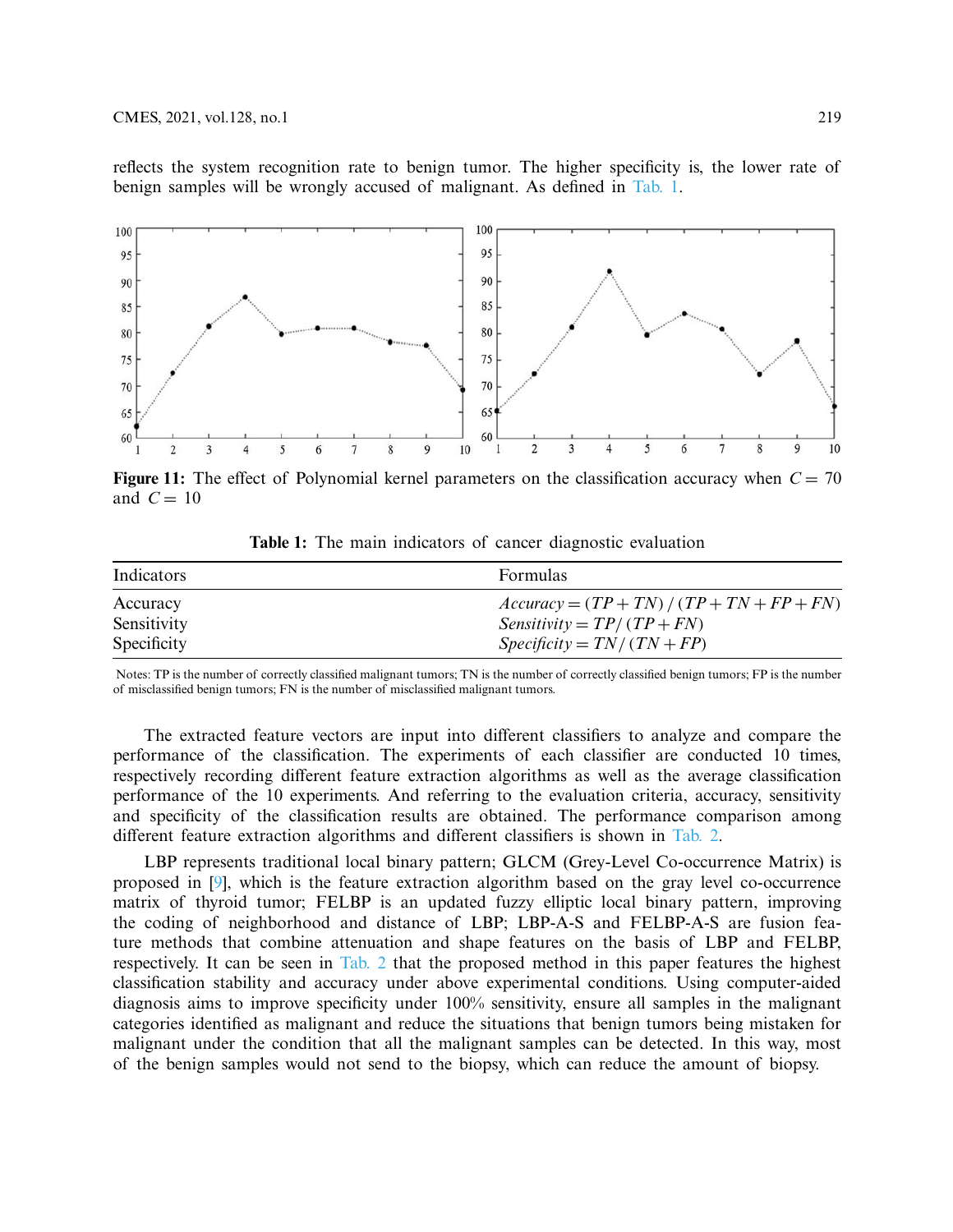| Acc $\frac{(\%)}{Sen}$ $\frac{(\%)}{Spe}$ $\frac{(\%)}{(\%)}$ | Weighted SVM | <b>SVM</b> | <b>BPANN</b> |
|---------------------------------------------------------------|--------------|------------|--------------|
| <b>LBP</b>                                                    | 73.45        | 70.78      | 68.39        |
|                                                               | 85.67        | 84.89      | 80.98        |
|                                                               | 67.21        | 59.88      | 60.32        |
| <b>GLCM</b>                                                   | 79.44        | 75.61      | 74.27        |
|                                                               | 88.77        | 83.81      | 80.74        |
|                                                               | 68.76        | 70.34      | 68.14        |
| <b>FELBP</b>                                                  | 86.97        | 85.34      | 82.43        |
|                                                               | 90.56        | 89.90      | 85.44        |
|                                                               | 77.86        | 72.78      | 76.62        |
| $LBP-A-S$                                                     | 90.67        | 84.76      | 82.11        |
|                                                               | 95.20        | 87.82      | 85.72        |
|                                                               | 84.87        | 80.11      | 75.73        |
| <b>FELBP-A-S</b>                                              | 92.67        | 87.33      | 84.33        |
|                                                               | 99.23        | 89.89      | 75.78        |
|                                                               | 86.49        | 84.97      | 84.65        |

<span id="page-17-0"></span>**Table 2:** The performance comparison among different feature extraction algorithms and different classifiers

From [Tab. 2,](#page-17-0) we can know that the weighted degree of SVM introduced in this paper efficiently compensate the adverse effect to the classification and prediction accuracy of small class samples caused by unbalanced sample size in each class by giving different classes of samples with different weights. After all, the proposed method has better image segmentation effect, and archive a higher objective evaluation index, and it is worthy to be extended to practical application.

### **6 Conclusions**

Under the research and application background of the ultrasound diagnosis of thyroid nodules, this paper takes the database of thyroid nodules ultrasound images in hospitals as the research object, and combines existing medical conditions with computer technology, image processing technology, artificial intelligence technology and data analysis to process and analyze ultrasound images with computer. Moreover, this paper puts forward an automatic diagnosis system of thyroid nodules based on ultrasound images (TN-CAD). In this system, firstly the level set active contour model of the phase and gradient information is used to complete automatic boundaries extraction of thyroid tumor images, and then a feature extraction algorithm which is specific to thyroid nodule is explored. Finally, an improved support vector machine (SVM) is used for benign and malignant discrimination on thyroid nodules. Experimental results show the effectiveness of the proposed algorithm.

**Acknowledgement:** Thank you for the supported by the High-Performance Computing Center of Hebei University.

**Funding Statement:** This work was supported in part by National Natural Science Foundation of China under Grant Nos. 61572063 and 61401308, Natural Science Foundation of Hebei Province under Grant Nos. F2016201142, F2018210148, F2019201151 and F2020201025, Science Research Project of Hebei Province under Grant Nos. BJ2020030, QN2016085 and QN2017306, Foundation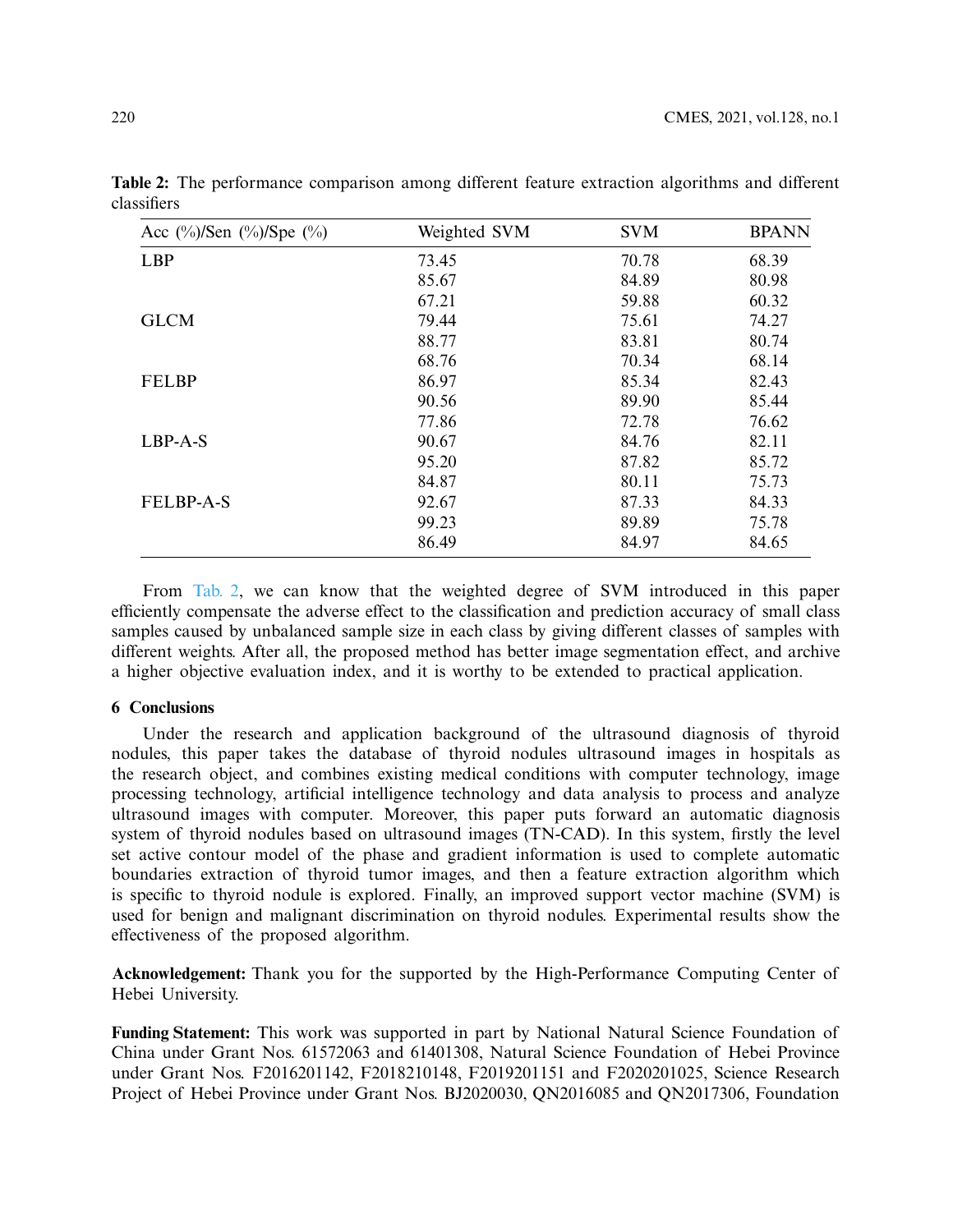of President of Hebei University under Grant No. XZJJ201909, Opening Foundation of Machine Vision Technology Innovation Center of Hebei Province under Grant Nos. 2018HBMV01 and 2018HBMV02, Natural Science Foundation of Hebei University under Grant Nos. 2014-303 and 8012605.

**Conflicts of Interest:** The authors declare that they have no conflicts of interest to report regarding the present study.

### **References**

- <span id="page-18-0"></span>1. Bozan, M. B., Yazar, F. M., Kale, L. T., Yüzbaşıoğlu, M. F., Boran, O. F. et al. (2020). Delta neutrophil index and neutrophil-to-lymphocyte ratio in the differentiation of thyroid malignancy and nodular goiter. *World Journal of Surgery, 45(2),* 507–514. DOI [10.1007/s00268-020-05822-6.](http://dx.doi.org/10.1007/s00268-020-05822-6)
- <span id="page-18-1"></span>2. Zheng, Y., Xu, S., Zheng, Z., Wu, L., Chen, L. et al. (2019). Ultrasonic classification of multicategory thyroid nodules based on logistic regression. *Ultrasound Quarterly, 36(2),* 1. DOI [10.1097/RUQ.0000000000000453.](http://dx.doi.org/10.1097/RUQ.0000000000000453)
- <span id="page-18-2"></span>3. Aboudi, N., Guetari, R., Khlifa, N. (2020). Multi-objectives optimization of features selection for the classification of thyroid nodules in ultrasound images. *IET Image Processing, 14(9),* 1901–1908. DOI [10.1049/iet-ipr.2019.1540.](http://dx.doi.org/10.1049/iet-ipr.2019.1540)
- <span id="page-18-3"></span>4. Wang, Y., Yue, W., Li, X., Liu, S., Guo, L. et al. (2020). Comparison study of radiomics and deep learningbased methods for thyroid nodules classification using ultrasound images. *IEEE Access, 8(3),* 52010–52017. DOI [10.1109/ACCESS.2020.2980290.](http://dx.doi.org/10.1109/ACCESS.2020.2980290)
- <span id="page-18-4"></span>5. Iakovidis, D. K., Keramidas, E. G., Maroulis, D. (2008). Fuzzy local binary patterns for ultrasound texture characterization. *International Conference on Image Analysis & Recognition*, pp. 11–15, Verlag: Springer.
- <span id="page-18-5"></span>6. Chang, C. Y., Chen, S. J., Tsai, M. F. (2010). Application of support-vector-machine-based method for feature selection and classification of thyroid nodules in ultrasound images. *Pattern Recognition, 43(10),* 3494–3506. DOI [10.1016/j.patcog.2010.04.023.](http://dx.doi.org/10.1016/j.patcog.2010.04.023)
- <span id="page-18-6"></span>7. Morifuji, H. (1989). Analysis of ultrasound B-mode histogram in thyroid tumors. *Nippon Geka Gakkai Zasshi, 90(2),* 210–221. DOI [10.2664/1989/9022102.](http://dx.doi.org/10.2664/1989/9022102)
- <span id="page-18-7"></span>8. Acharya, U. R., Chowriappa, P., Fujita, H., Bhat, S., Dua, S. et al. (2016). Thyroid lesion classification in 242 patient population using Gabor transform features from high resolution ultrasound images. *Knowledge-Based Systems, 107(1),* 235–245. DOI [10.1016/j.knosys.2016.06.010.](http://dx.doi.org/10.1016/j.knosys.2016.06.010)
- <span id="page-18-8"></span>9. Xian, G. M. (2010). An identification method of malignant and benign liver tumors from ultrasonography based on GLCM texture features and fuzzy SVM. *Expert Systems with Applications, 37(10),* 6737–6741. DOI [10.1016/j.eswa.2010.02.067.](http://dx.doi.org/10.1016/j.eswa.2010.02.067)
- <span id="page-18-9"></span>10. Shin, Y. G., Yoo, J., Kwon, H. J., Hong, J. H., Lee, H. S. et al. (2016). Histogram and gray level co-occurrence matrix on gray-scale ultrasound images for diagnosing lymphocytic thyroiditis. *Computers in Biology & Medicine, 75,* 257–266. DOI [10.1016/j.compbiomed.2016.06.014.](http://dx.doi.org/10.1016/j.compbiomed.2016.06.014)
- <span id="page-18-10"></span>11. Mahdi, A., Ravish, J., Ramsha, U., Eraj, H. (2018). Influence of gain settings on strain ratios of elastographic image and texture parameters of B-mode image on thyroid tissue. *Biomedical Research, 29(7),* 1316–1320. DOI [10.4066/biomedicalresearch.29-17-3994.](http://dx.doi.org/10.4066/biomedicalresearch.29-17-3994)
- <span id="page-18-11"></span>12. Savelonas, M. A., Iakovidis, D. K., Dimitropoulos, N., Maroulis, D. (2007). Computational characterization of thyroid tissue in the radon domain. *IEEE International Symposium on Computer-Based Medical Systems, 2007,* 189–192. DOI [10.1109/CBMS.2007.33.](http://dx.doi.org/10.1109/CBMS.2007.33)
- <span id="page-18-12"></span>13. Prabal, P., Alfredo, H., Debdoot, S., Michael, F. (2018). Evaluation of commonly used algorithms for thyroid ultrasound images segmentation and improvement using machine learning approaches. *Journal of Healthcare Engineering, 2018,* 8087624. DOI [10.1155/2018/8087624.](http://dx.doi.org/10.1155/2018/8087624)
- <span id="page-18-13"></span>14. Iakovidis, D. K., Keramidas, E. G., Maroulis, D. (2010). Fusion of fuzzy statistical distributions for classification of thyroid ultrasound patterns. *Artificial Intelligence in Medicine, 50(1),* 33–41. DOI [10.1016/j.artmed.2010.04.004.](http://dx.doi.org/10.1016/j.artmed.2010.04.004)